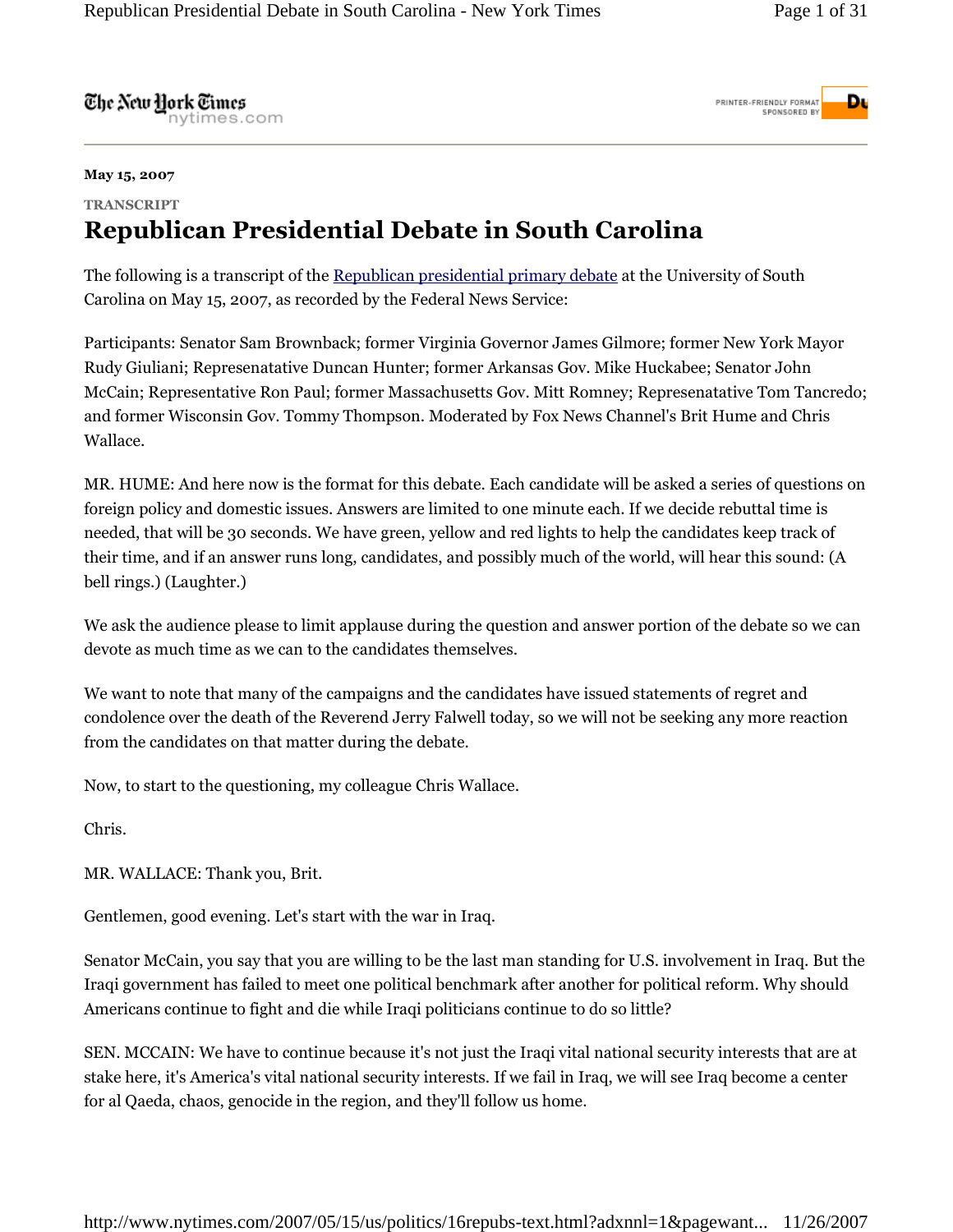After we lost the war in Vietnam, we came home, they didn't follow us home. You read Zarqawi, you read bin Laden, you read al Qaeda, they'll tell you they want to follow us home.

I believe we have a new strategy and a good strategy. Only four of the five brigades that are -- that we need to implement the strategy are there.

It's long, it's hard, it's tough, it's difficult. Americans are frustrated because of the mishandling of this war. But our national interests -- the United States' national interests are at stake. I believe the Maliki government has got to improve. They've got to pass certain laws that we all know about. But we must succeed, and we cannot fail, and I will be the last man standing if necessary.

MR. WALLACE: Governor Thompson, in the last debate, you said that you would, quote, "Require the Maliki government to vote on whether or not they want us to continue to stay in Iraq." You said that you would, quote, "Require the 18 provinces to elect governments and that you would split oil revenues."

This is a freely elected government, sir. How can you require them to do anything?

MR. THOMPSON: There is no question that the al-Maliki government needs to step up and do what is right. The United States government has been there for four years. We've lost many individuals -- 3,400 individuals as of today, and it's time for the al-Maliki to vote whether or not they want us in the fifth year to stay in their country or whether or not they want us to go home.

Secondly, if in fact they do allow the 18 territories, which, geographically defined, allow them to elect their leaders like we elect the 50 governors and 50 legislatures in the United States, they will elect individuals that they would feel -- are comfortable with them, that they are -- feel that they have a stake in their government.

And if you split the oil revenues -- one-third to the federal government, one-third to the territories, and onethird to every man, woman and child -- every man, woman and child will feel they have a stake in their government, stake in their country, and they'll start using that money for peace and for building businesses and making sure they build their country. That's why my plan will work, and it will win the peace in Iraq.

MR. WALLACE: Governor Romney, can you foresee any circumstances under which you would pull out of Iraq without leaving behind a stable political and security situation?

MR. ROMNEY: Well, I'm certainly not going to project failure, and those kind of circumstances that you would suggest would be projecting failure.

It is critical for us to remember that Iraq has to be considered in the context of what's happening in the Middle East and throughout the world. There is a global jihadist effort. Violent, radical jihadists want to replace all the governments of the moderate Islamic states, replace them with a caliphate. And to do that, they also want to bring down the West, in particular us.

And they've come together as Shi'a and Sunni and Hezbollah and Hamas and the Muslim Brotherhood and al Qaeda with that intent. We have to recognize that what we're doing in Iraq has enormous impact on what's going to happen in this global struggle, and that's why it's important for us to understand that if we were to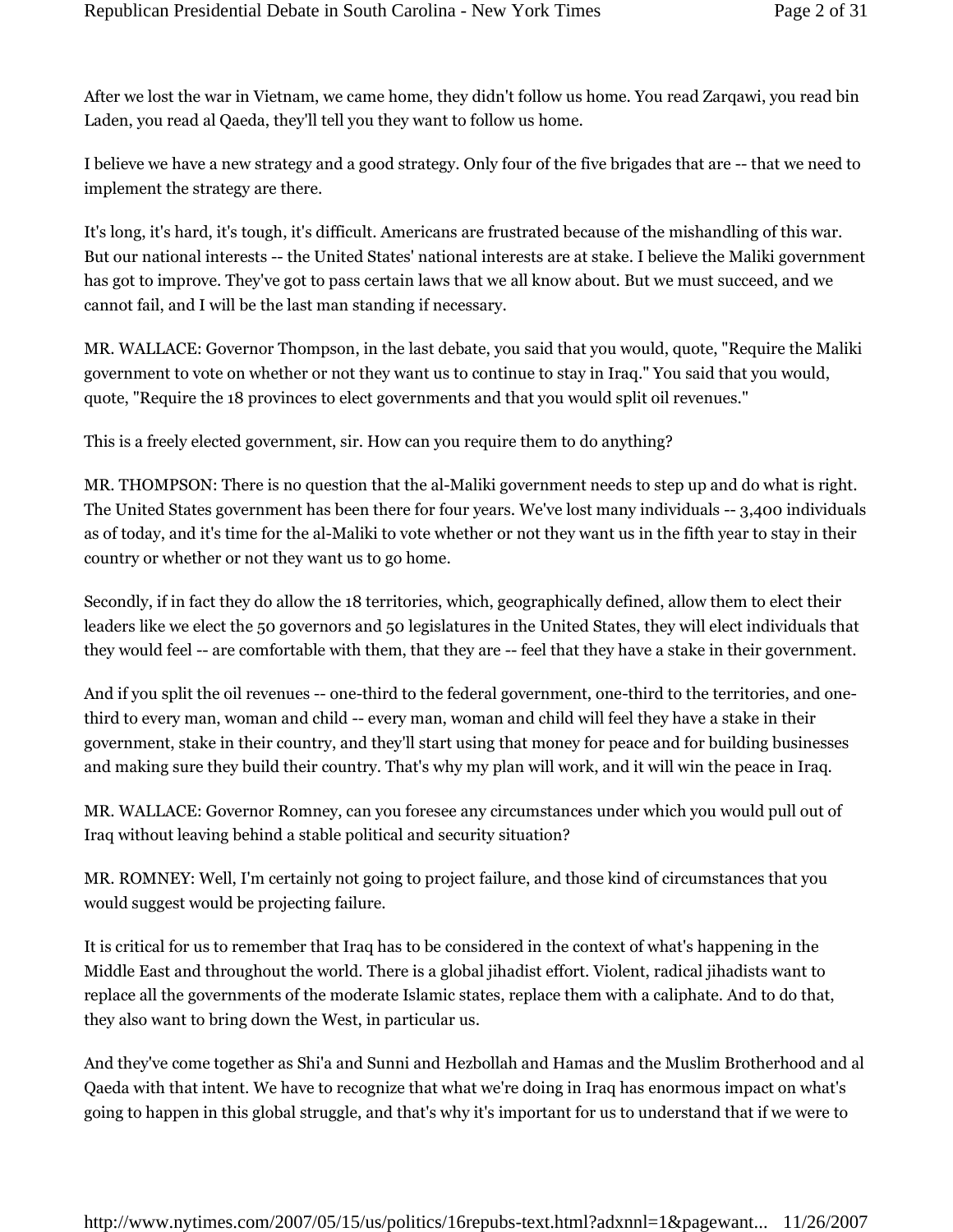just walk out precipitously, we could conceivably see the border with Turkey be destabilized by virtue of the Kurdish effort, we could have the Iranians take over the Shi'a south, and perhaps most frightening, you could have al Qaeda play a dominant role among the Sunnis and then have a setting where you'd have something far worse than Afghanistan on their hands.

And so we recognize that it's critical for us to provide the stability to allow a central government to survive and thrive.

MR. WALLACE: Senator Brownback, when President Bush announced the troop surge, you opposed it and said that instead you favored the Iraq Study Group, which has a goal of getting all U.S. combat forces out by March of next year. You said that you wanted to find a way for Republicans and Democrats to work together.

Question: Is that any way to fight and win a war, to look for a consensus among the politicians in Washington?

SEN. BROWNBACK: I think we've got to pull together here to win over there, and Chris, I think it is a way for us to pull forward. I mean, we've got far too many divisions in this government here.

And we will win if we can pull together, and we can win the war. And I think as well, if you look at it, it's difficult for democracy and particularly for the United States, for us to win with one party for the war and one party against the war.

And I condemn the statements of Harry Reid, the majority leader of the Senate, saying we've already lost. We haven't lost. That's his declaration, but we've got to pull people together here. And when we can do that, and when we do that, we will win.

The other thing we have to do -- a much more aggressive political solution on the ground in Iraq. That has to take place, and that's why I've been pushing a three-state, one-country solution where you have a Sunni region, a Shi'a region and a Kurdish state that already exists, within a weak federation. That form of political solution aggressively pushed there, without Iraqi politicians going home for the summer but then working through these difficult political problems, can get a solid political solution on the ground there as we pull together to win here.

MR. WALLACE: Mayor Giuliani, in our interview the other day you said that congressional Republicans who say they must see progress by September are, quote, "fundamentally irresponsible," and that in effect they are giving a timetable for retreat to our enemies.

Is your commitment to winning in Iraq open-ended?

MR. GIULIANI: First of all, that isn't exactly what I said. I was talking about the timetable for retreat that the Democrats passed in Congress, in which they did something extraordinary and that I've never heard of in the history of war, which is to give your enemy a schedule of how a retreating army is going to retreat. That was irresponsible, highly irresponsible.

What the Republicans did, or suggested, I don't think is the right approach either.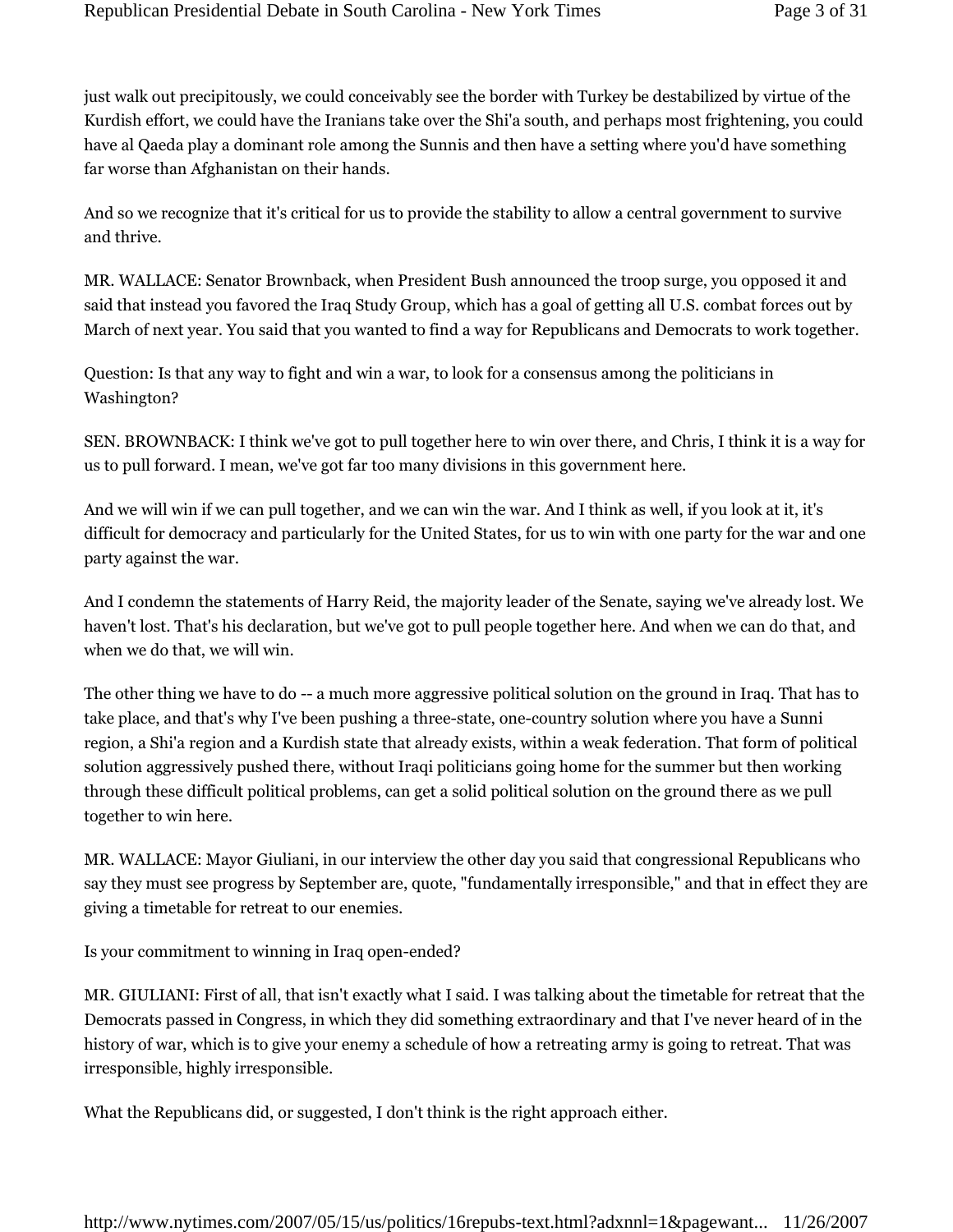And I think Senator McCain is correct, these people do want to follow us here and they have followed us here. Fort Dix happened a week ago. That was a situation in which six Islamic terrorists, who were not directed by al Qaeda but claimed to have been inspired by them, were going to kill our military in cold blood at Fort Dix. It was a 16-month investigation done by the FBI and the United States Attorney's Office, and thank God they caught them.

But we have to remind ourselves that we are facing an enemy that is planning all over this world, and it turns out planning inside our country, to come here and kill us. And the worst thing to do in the face of that is to show them weakness.

MR. WALLACE: Congressman Tancredo, you are one of those congressional Republicans who talks about disengaging -- the word you use -- from Iraq.

# REP. TANCREDO: Yes.

MR. WALLACE: You opposed the troop surge. You have talked about November as a timeframe for beginning to pull some of our troops back from the frontlines. Are you in effect giving our enemies a timetable for retreat?

REP. TANCREDO: I think that we have to understand that we are going to be in Iraq or at least in the region for a long time. Our national interests dictate that. We are not going to be removing our troops from the area. We can't, for all the reasons that have been identified here.

The question is, in what capacity we will be there and what capacity those troops will be there? Will they be a constabulary force, which I do not believe they should be? Will they be a supporting force for the Iraqi government and for the Iraqi forces themselves, which I believe they should be?

The president is the one, in his state of the war message to the nation, that said, "I am establishing a benchmark of November," he said, "and by November, the Iraqi government will be in control of all 18 provinces of Iraq." I believe that that is a good benchmark to set. I will support him in that effort, and I will support our troops while they are in the field in every single way I can. That is my responsibility as a member of Congress, by the way. It is not to general the war, it is not to micromanage it, it is to support the troops that are in harm's way.

MR. WALLACE: Congressman Paul, you're one of six House Republicans who back in 2002 voted against authorizing President Bush to use force in Iraq.

### REP. PAUL: Right.

MR. WALLACE: Now you say we should pull our troops out. A recent poll found that 77 percent of Republicans disapprove of the idea of setting a timetable for withdrawal. Are you running for the nomination of the wrong party? (Scattered laughter.)

REP. PAUL: But you have to realize that the base of the Republican Party shrunk last year because of the war issue. So that percentage represents less people. If you look at 65 to 70 percent of the American people, they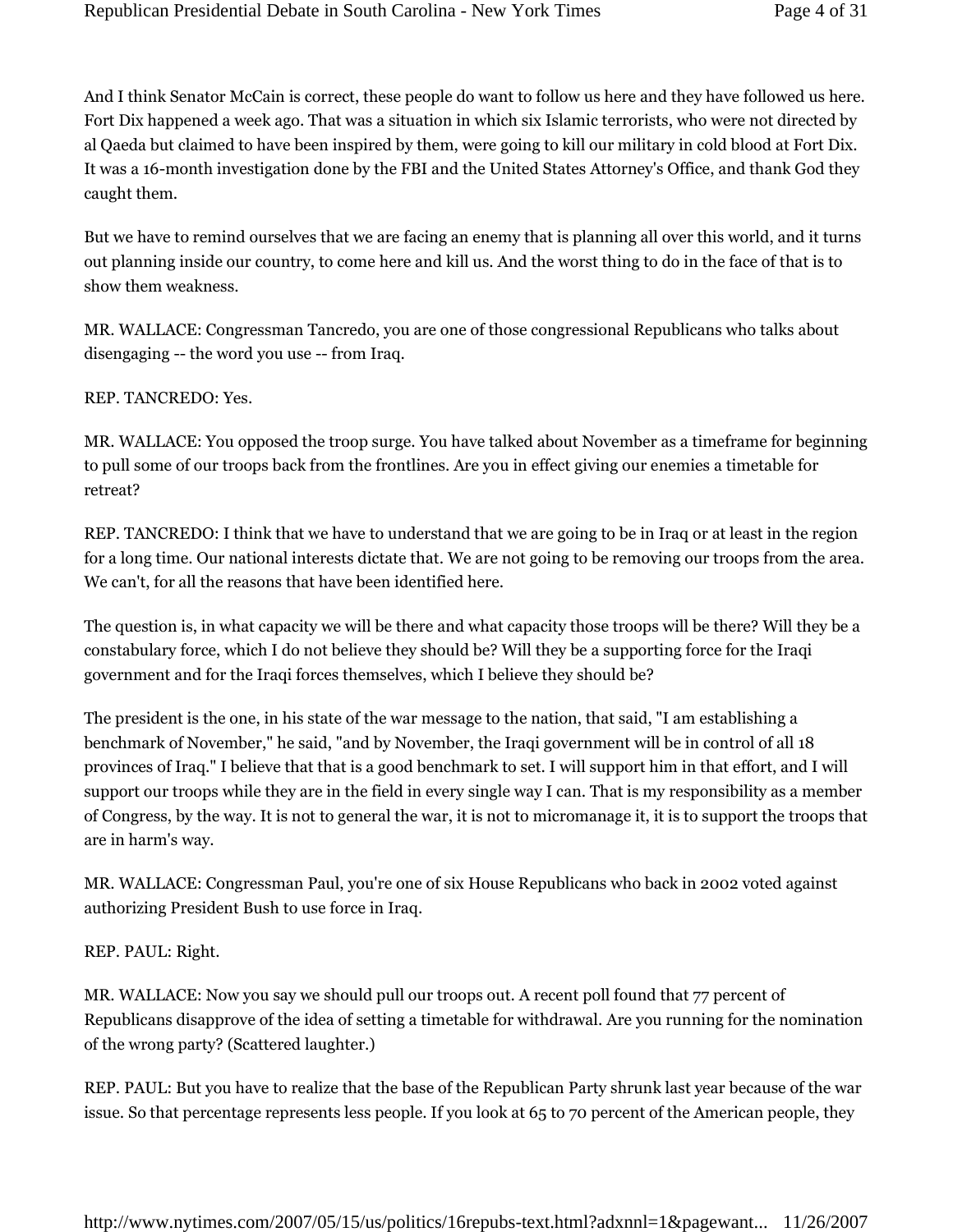want us out of there. They want the war over.

In 19- -- 2002, I offerer an amendment to International Relations to declare war, up or down, and it was - nobody voted for the war. And my argument there was, if we want to go to war, and if we should go to war, the Congress should declare it. We don't go to war like we did in Vietnam and Korea, because the wars never end. And I argued the case and made the point that it would be a quagmire if we go in.

Ronald Reagan in 1983 sent Marines into Lebanon, and he said he would never turn tail and run. A few months later, the Marines were killed, 241 were killed, and the Marines were taken out. And Reagan addressed this subject in his memoirs. And he says, "I said I would never turn tail and run." He says, "But I never realized the irrationality of Middle Eastern politics," and he changed his policy there.

We need the courage of a Ronald Reagan.

MR. WALLACE: Congressman Hunter, you talk about standing up the Iraqi military and that at some point soon they may be able to replace some American troops. Now the Bush administration has been saying this, the same thing for basically four -- more than four years, and we now have as many troops in Iraq, U.S. troops in Iraq, as we did when we invaded the country.

Why should we believe that this replacement is going to start happening any time soon?

REP. HUNTER: Well, Chris, because the Iraqi forces that were running a couple of years ago in places like Fallujah are standing and fighting. We've got to get all 129 Iraqi battalions into a three- or four-month military operation -- most of them have been in there by now -- and then we rotate them into the battlefield and we rotate out the American heavy combat forces.

But you've hit the nail on the head. One of us is going to be a commander in chief in a few months with a tough military operation and situation to deal with. I've been the chairman of the Armed Services Committee for the last four years. I served in uniform in Vietnam -- didn't do anything special, but I served. My son has done two tours in Iraq. I can look at the American people and say, we are in this together, and I think the other guys ought to lay out their credentials to be commander in chief.

MR. WALLACE: Governor Huckabee, you said in the last debate that President Bush made a mistake listening too much to civilians in suits and silk ties and not enough to the generals with mud and blood on their boots, especially when it came to how many troops were needed to stabilize the situation in Iraq.

If the generals were to come to you as president and say, we don't have enough troops there; we need, let's say, 300,000, would you be open to significantly increasing our presence in Iraq?

MR. HUCKABEE: A president had better be open to listening to the generals who are going to lead people into battle and put their lives on the line. That's one of the problems we face now, Chris. We listen to the diplomats; we listen to the civilians; we listen to the people running the Defense Department -- more worried about the budget than worried about the blood that might be spilled by our own kids.

That's why I think it's critical that if you're going to be commander-in-chief, you make tough decisions. But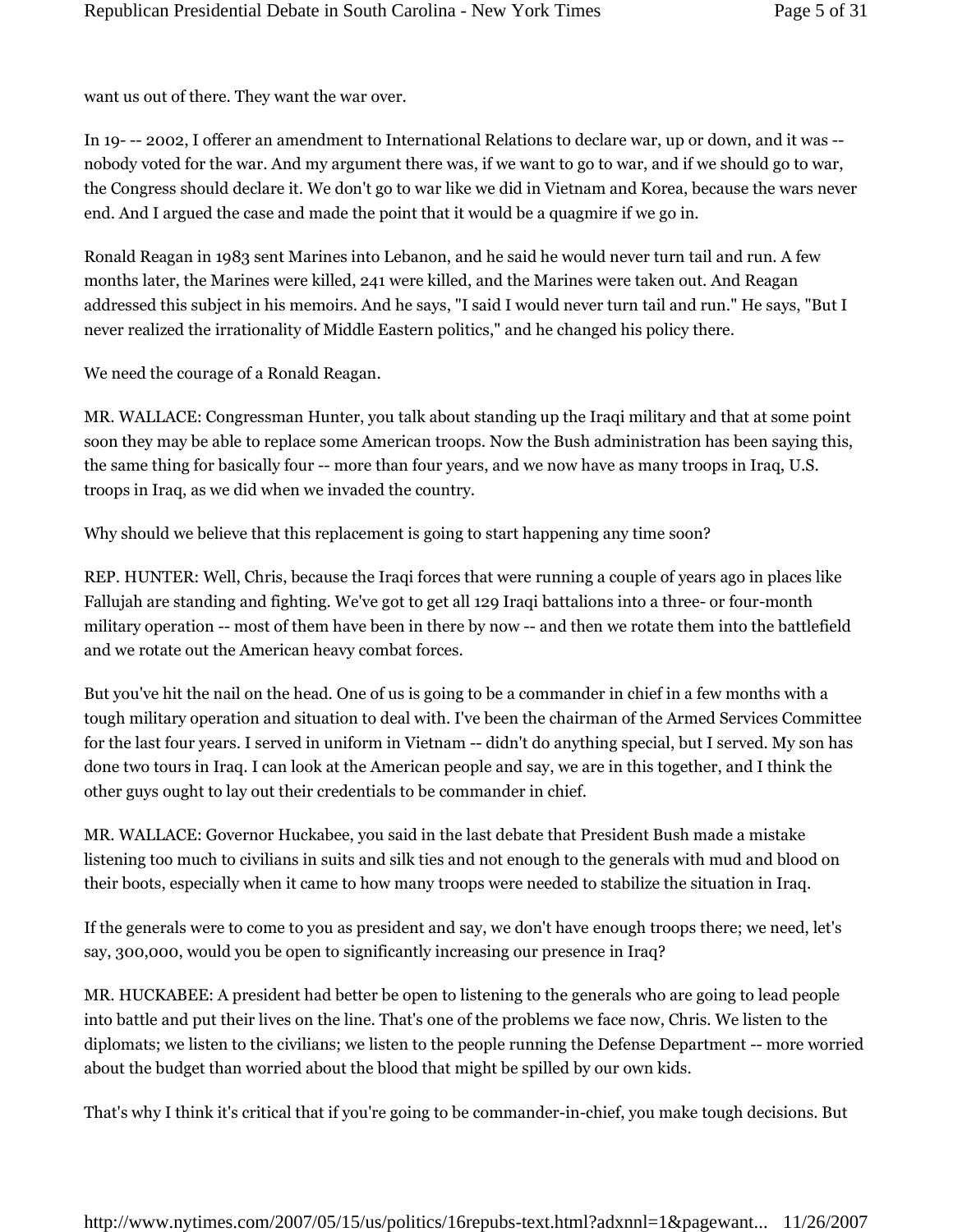you'd better get the best advice that you possibly can get. And that advice comes from the people who have earned the right to say to the president, Mr. President, this is what it's going to take to do the job right.

There's an old saying in the South that I'm sure people in South Carolina are familiar with. "It takes more money to do it over than it does to do it right." We're now seeing that in the United States. We're doing a lot of things over. Maybe we should have just done it right.

MR. WALLACE: Governor Gilmore, we have an internet question for you from Harry from Boston, who says, we should look ahead to the threat from Iran. He asked, quote, "What would you do to resolve this nuclear issue? And will you launch a pre-emptive strike if they were close to achieving a weapon?"

MR. GILMORE: Well, I appreciate the question about Iran, because I think it is one of the real emerging problems. And you have to look at this Middle East issue beyond just the Iraq issue.

You have to look at all the complexities of Israel and Palestine and Iran and Iraq and the entire issue of the Middle East.

With respect to Iran, I think that there is no choice at this point other than to join up with people across the world in order to put on serious mandatory sanctions against Iran and to do everything that is going to be necessary to try to bring them to the notion that it is better for them to give up this sort of plan rather than to proceed the way we are.

However, I think that we have to have an honest discussion with the American people about this. We have to ask ourselves this question: Are we prepared to have Iran have a nuclear weapon? What will be the consequences of that when Saudi Arabia says, "The people on the other side have got a nuclear weapon, we have to have a nuclear weapon." What if they go to Pakistan and ask for assistance in that? What about Egypt? And I think the American people have to at some point come to a real serious conclusion about the tough decision that has to be made when we may have to in fact strike.

MR. HUME: Governor, thank you.

Wendell Goler has the second round of questions.

Wendell.

WENDELL GOLER (Fox News): Gentlemen, we have a series of questions on the economy, the budget, taxes and entitlements. And I have one for each of you, starting with you, Governor Romney.

Your critics have called you "flip-flop Mitt" for, among other things, your decision to take the "no new taxes" pledge this year after refusing to do so in 2002. Tell me why your decision to take the pledge shouldn't be seen as a blatant appeal to the party base, sir?

MR. ROMNEY: I want to make it very clear that I'm not going to raise taxes.

As governor of Massachusetts, I made it very clear there, and I did not raise taxes. We faced a huge budget gap, and I went in and said, you know, what? I know some people want to raise taxes, but that's going to hurt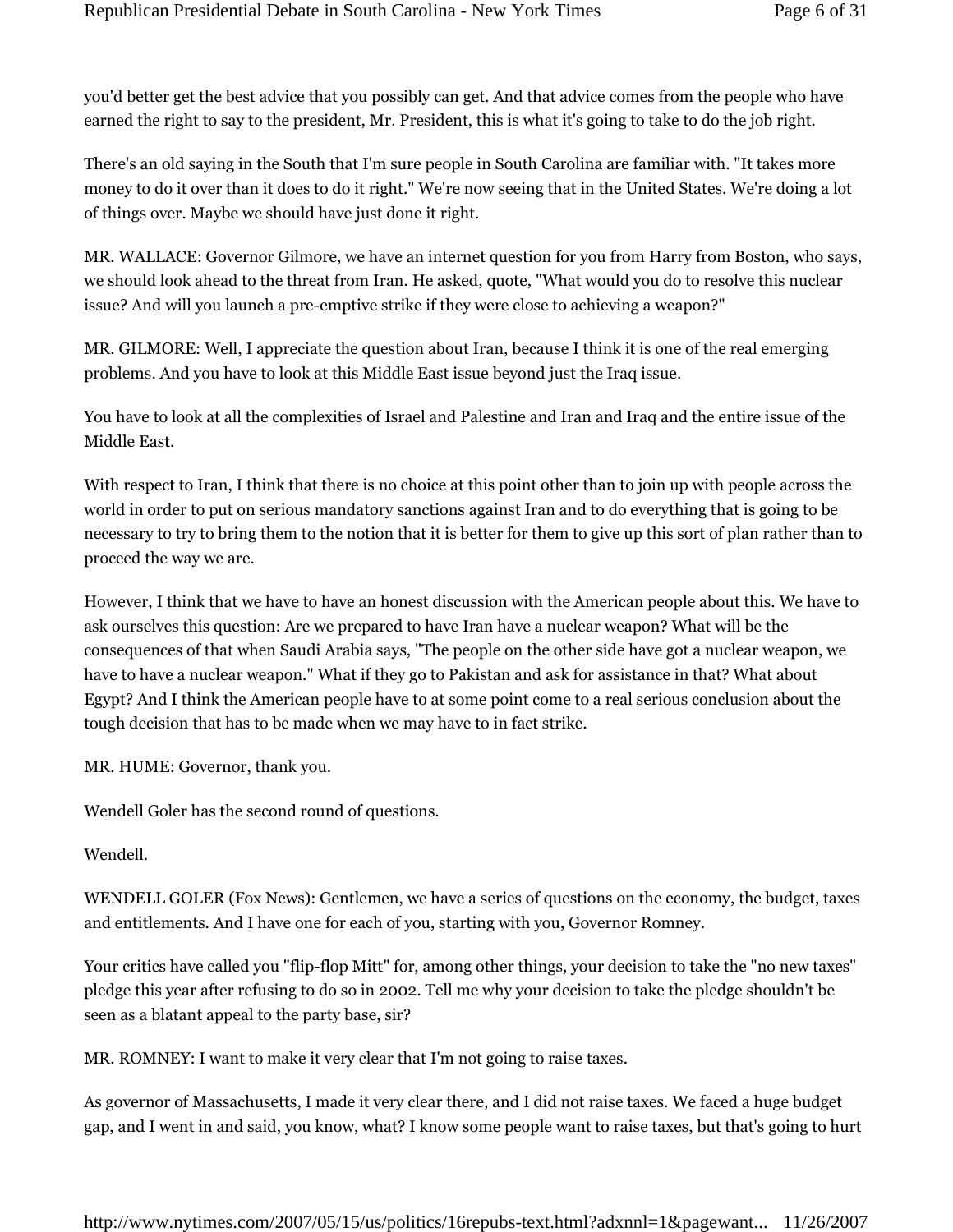working families and scare away jobs. I recognize that raising taxes could also lead to a slowdown in our economy, and so we didn't do it. We balanced our budget, and that's exactly what I'll do with the federal government.

They key thing you have to consider, as you look at what's happening in the federal government, is that Washington is broken. We need to have fundamental change in the way business in Washington is carried out. What that means is we're going to have to have leadership that can reorganize the government. We're going to have about 40 percent of the government employees turn over in the next couple of terms. And if we can -- we can reduce the employment there, but more importantly, is to go through all the agencies, all the departments, all the programs and cut out the unnecessary and the wasteful.

We're also going to have to do something we talk about on in Iraq. We all talked about benchmarks. Well, how about benchmarks in Washington? Let's lay out what we're going to get done, and instead of just talking about the same old same old, let's streamline and make Washington more efficient.

MR. GOLER: Senator McCain, you opposed President Bush's 2001 tax cuts. Now you say you were wrong. How can you convince Republican voters you will push a Democratic Congress hard enough to make those tax cuts permanent, sir?

SEN. MCCAIN: Well, first of all, I didn't say that I was wrong. I said that the reason why I opposed those tax cuts was because we didn't rein in spending.

And the fact is the tax cuts have dramatically increased revenues. If we don't make them permanent, then every business, farm and family in America will have to adjust their budgets to what is in effect a tax increase.

In 2001, I proposed massive tax cuts, but I also proposed to rein in spending. Spending is out of control. We didn't lose the 2006 election because of the war in Iraq; we lost it because we in the Republican Party came to Washington to change government and government changed us. We let spending go out of control. We spent money like a drunken sailor, although I never knew a sailor drunk or sober with the imagination of my colleagues. By the way, I received -- (laughter) -- I received an e-mail not long ago from a fellow who said -- I repeat this story -- "As a former drunken sailor, I resent the way that Congress continues being compared to members of Congress." (Laughter, applause.)

MR. GOLER: Governor Huckabee, the alternative minimum tax caught 4 million people this year; it'll get 23 million next year unless Congress acts. How would you eliminate the tax without raising the budget deficit, sir?

MR. HUCKABEE: Well, the simplest way is an active fair tax. That's the first thing I'd love to do as president, put a "Going Out of Business" sign on the Internal Revenue Service and stop the \$10 billion a year that it costs just for them to operate.

If we had a fair tax, it would eliminate not just the alternative minimum tax, personal income tax, corporate tax, it would eliminate all the various taxes that are hidden in our system, and Americans don't realize what they're paying.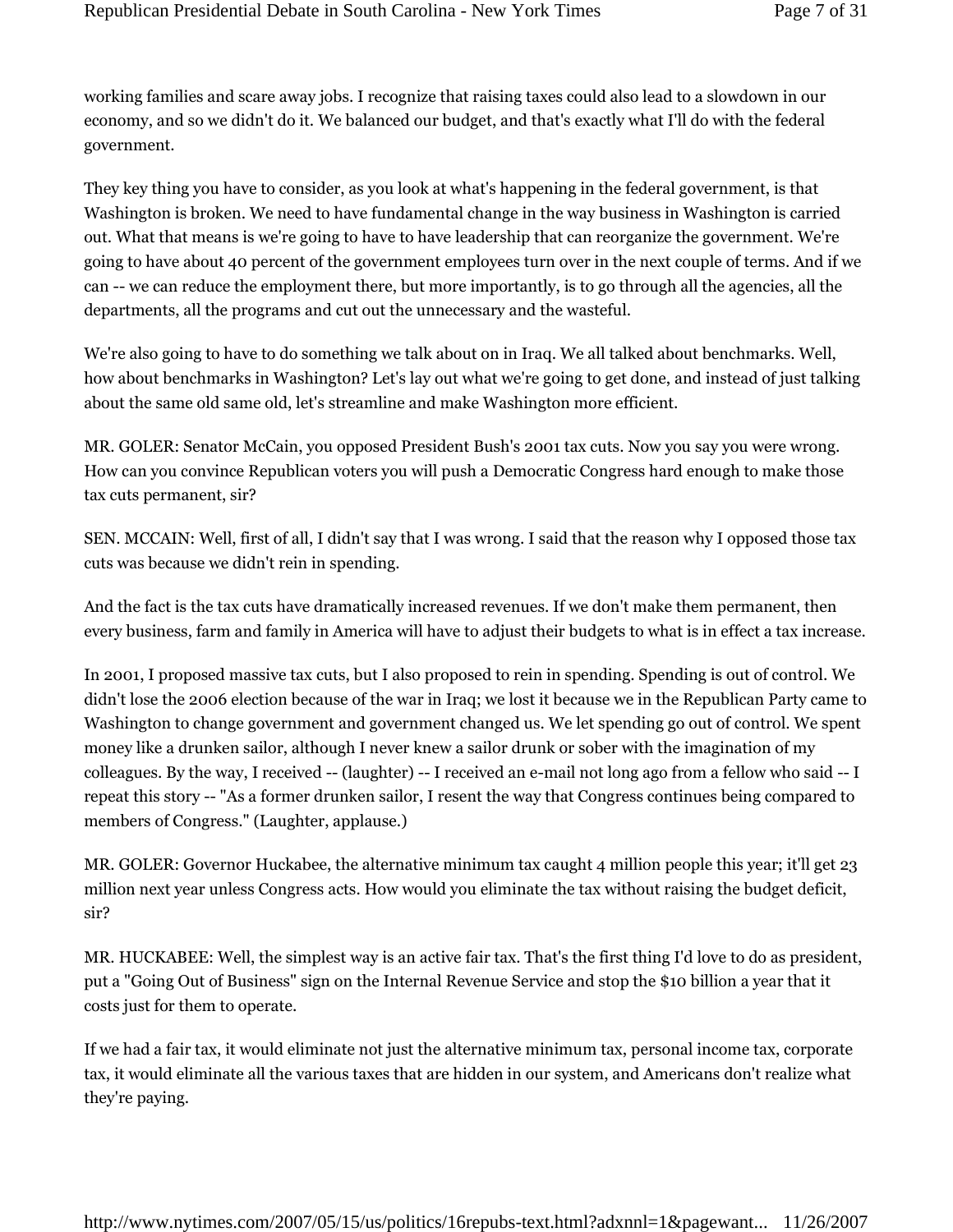It wouldn't be a revenue increase or a revenue decrease, revenue neutral. But it also enables people at the lowest end of the economic spectrum to have a chance to reach the next rung on the ladder. It's the best proposal that we ought to have, because it's flatter, it's fairer, it's finite, it's family-friendly.

And instead what we've done is what Senator McCain has suggested. We've had Congress that's spent money like Edwards at a beauty shop. (Laughter.) And it's high time that we have a different kind of tax structure, and the fair tax would get us there.

MR. : (Off mike) -- a better one. (Laughter continues.)

(Cheers, applause.)

MR. GOLER: Mayor Giuliani --

MR. GIULIANI: Yes.

MR. GOLER: -- you get the credit for killing the line-item veto. You fought and won when it pinched New York. And yet in your administration, spending for the city rose even before 9/11, after which it soared. Show me where you exercise fiscal discipline, sir.

MR. GIULIANI: Well, as the Club for Growth pointed out yesterday in the report they did on me, I ran probably one of the most fiscally conservative governments in the last 30 or 40 years. Spending actually decreased in comparison to the increase in population and inflation. Spending in New York City decreased more than just about any other state, considerably less than the federal government, while I was the mayor.

I lowered taxes 23 times. And I'd have to point out to you, Wendell, I did it in a place where it's real hard to do it. If you can lower spending in New York City, Washington is easier than New York City to deal with!

And finally, I put controls on every one of the city agencies, which is what I would do in Washington. I'd do Reagan-like across- the-board budget cuts 5 to 20 percent. And there's a great opportunity that we have coming up. About 50 percent, just about 50 percent of the federal employees are going to retire in the next 10 years, during the term of, maybe, one of us. And we have the opportunity of not refilling all those positions. And I would pledge not to refill 50 percent of them.

MR. GOLER: Senator Brownback, gasoline prices headed north again. Should Americans resign themselves to living with \$3.50, \$4, \$5 a gallon gasoline?

SEN. BROWNBACK: Absolutely not.

MR. GOLER: How would you prevent that, sir?

SEN. BROWNBACK: How I'd prevent that is us getting more supply in the system through biofuels for one thing, like ethanol from Kansas or maybe Iowa would be a nice state, too, for it to come from -- (laughter) - biodiesel. Us being able to drill more at home here in the United States, and we can do this in places like ANWR safely, environmentally sound, but get the supply up here.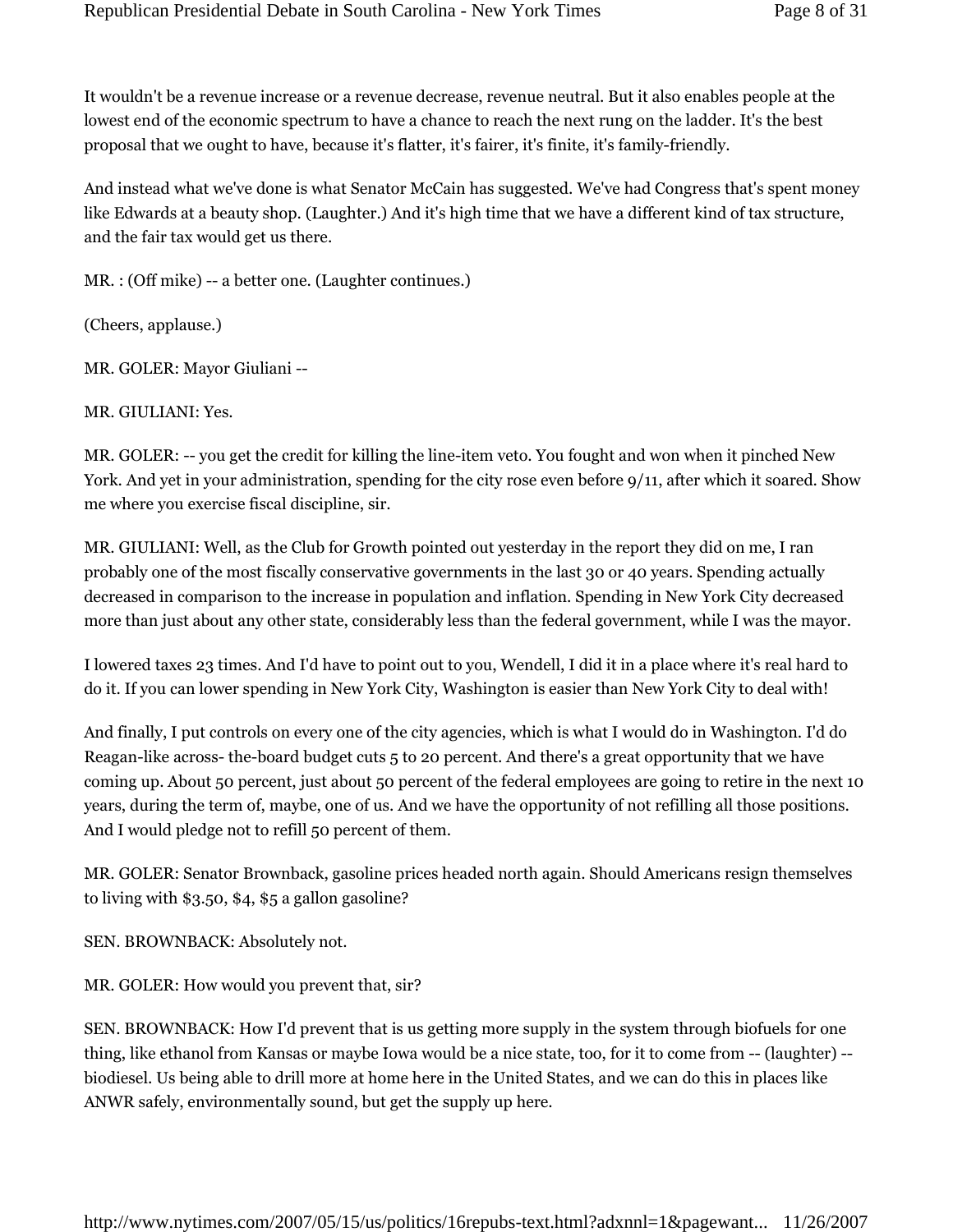And, we have to in the future work on more conservation here. My family, we have a hybrid car. In that car you can get up to 42, 43 miles to the gallon.

Now my 17-year-old daughter does about 25 on it, so it does matter how you drive it.

But the point of it is, is you can do better, and we can do better. And we can do this through technology, and we can do this through increasing supply here. And by that mixture we can become energy-secure in North America in 15 years, which I think should be one of our key objectives, so that we're not held hostage to a guy like Chavez in Venezuela or Ahmadinejad in Iran. We can do better, and we need to do better than \$4-agallon gasoline.

MR. GOLER: Governor Thompson, Brian from Fort Wayne asks this question via the internet, a question about controlling government spending. Some of your critics say you lack fiscal discipline. Tell me three federal programs you consider wasteful and would eliminate.

MR. THOMPSON: Well, first off, you've got to realize where I come from. I'm the only candidate up here that has over 1,900 vetoes. I've had more vetoes than all of the candidates on the both the Republican and Democratic side. I've reduced taxes by 16-and-a-half billion dollars when I was governor of the state of Wisconsin, and I've reduced spending. And I also cut taxes wherever I possibly could.

There are several programs that need to be cut in Washington, several of those in my former department. I would first make every agency come in with a budget at 95 percent of last year's budget and one at 100 percent.

And you will be able to use that category and that exercise in order to reduce budgets all across the line. There are many ways to do it, and there are so many programs that need to be reduced and eliminated; because what happens in Washington, Wendell, is that programs get started, nobody ever supervises those or looks at them and tries to find ways to eliminate them. But there are many departments that could absolutely have programs that could be eliminated.

MR. GOLER: Governor, I didn't hear three programs. Can you tell me one?

MR. THOMPSON: Well, the first one I would eliminate is a program in the Department of Health and Human Services in CDC that deals with the stockpile. The stockpile does a great job, but there are some inefficiencies there that we're able to make some efficiencies and make some changes in that would eliminate that program.

MR. GOLER: Congressman Paul, can you do better than that, sir?

REP. PAUL: I'd start with the departments -- the Department of Education, the Department of Energy, Department of Homeland Security. We've started with -- we've just -- the Republicans put in the Department of Homeland -- it's a monstrous type of bureaucracy. It was supposed to be streamlining our security and it's unmanageable. I mean, just think of the efficiency of FEMA in its efforts to take care of the floods and the hurricanes.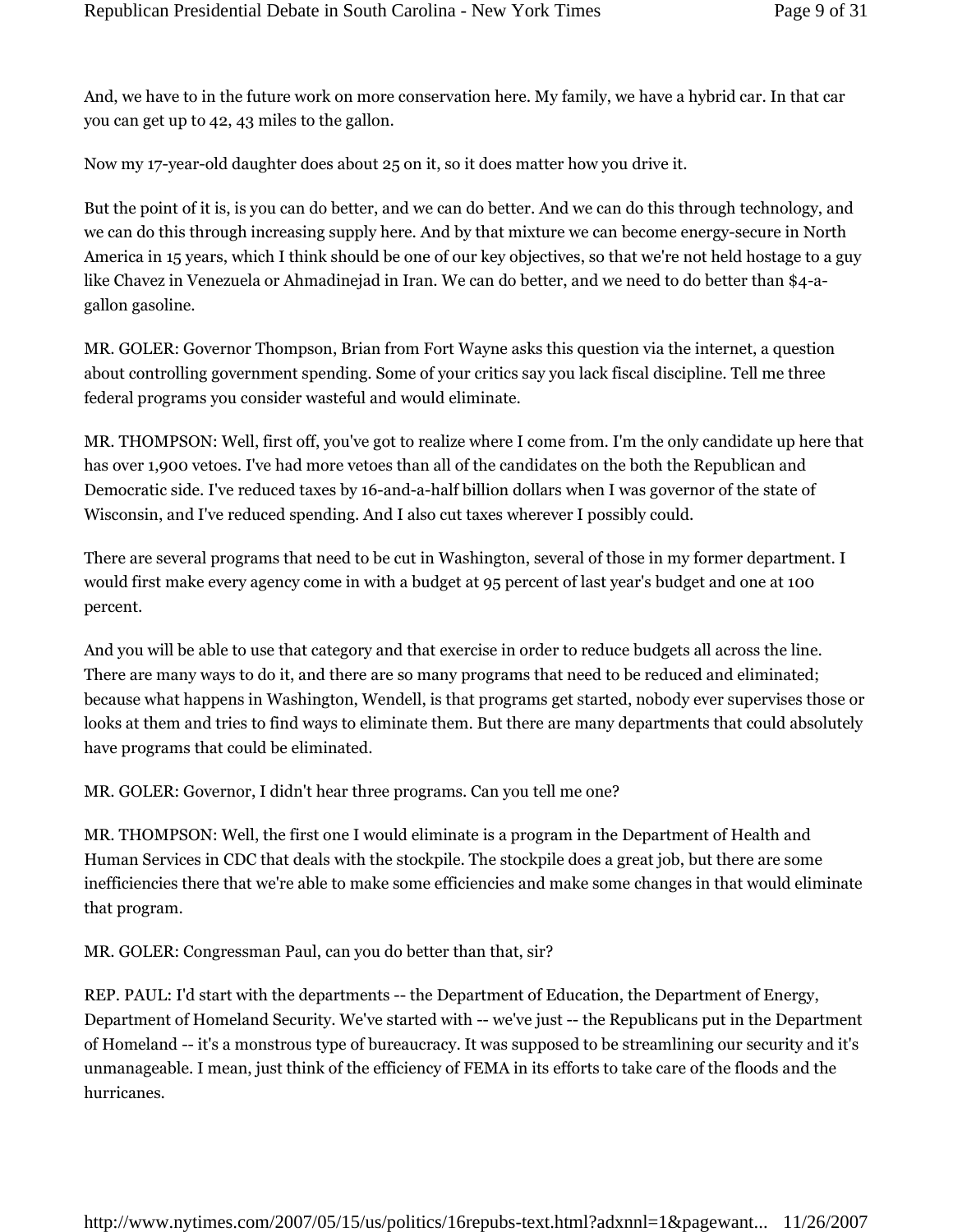So yes, there's a lot of things that we can cut, but we can't cut anything until we change our philosophy about what government should do. If you think that we can continue to police the world and spend hundreds of billions of dollars overseas, and spend hundreds of billions of dollars running a welfare state, an entitlement system that has accumulated \$60 trillion worth of obligations, and think that we can run the economy this way; we spend so much money now that we have to borrow nearly \$3 billion a day from foreigners to take care of our consumption, and we can't afford that.

We can't afford it in the government, we can't afford it as a nation.

So tax reform should come, but spending cuts have to come by changing our attitude what government ought to be doing for us.

MR. GOLER: You would eliminate the Department of Homeland Security in the midst of a war, sir?

REP. PAUL: Well, I think we should not go to more bureaucracy. It didn't work. We were spending \$40 billion on security prior to 9/11, and they had all the information they needed there to deal with the threat, and it was inefficiency. So what do we do? We add a gigantic bureaucracy, which they're still working on trying to put it together, and a tremendous amount of increase in funds.

So I don't think that the Republican position ought to be more bureaucracy. I mean, why did we double the size of the Department of Education?

# (Bell rings.)

MR. GOLER: Governor Gilmore, in the next president's term, baby boomers will retire, the costs of Social Security and Medicare will soar, sir. Tell me whether you'd be willing to reduce benefits even for wealthy Americans in order to avoid raising payroll taxes?

MR. GILMORE: Well, Wendell, one thing's for sure, and that is that we have developed a whole system, Social Security, of all these entitlement systems that are going to eat up the ability of the taxpayer to be able to pay for them. So we're going to have to address with the American people exactly what these programs are like and how we can put a cap on these in such a way that we're going to be able to pay for them and create a culture of independence in this country so people can provide for themselves through education and entrepreneurship in a way that liberates them for this.

But I want to talk to you a minute also about cutting taxes. I cut taxes when I was governor. I've been a consistent conservative my entire life. I think that the people in the audience and the people at home believe that conservatism is best. But I want to tell you, Wendell, I looked back at the California debates, and I think that some of the people on this stage were very liberal in characterizing themselves as conservatives, particularly on the issues of abortion and taxes and health care.

### MR. GOLER: Who, sir?

MR. GILMORE: And I want to say -- well, let me to say to you that in this forum, it's very difficult to single people out. But I will say this -- we're going to talk about it on my website tomorrow,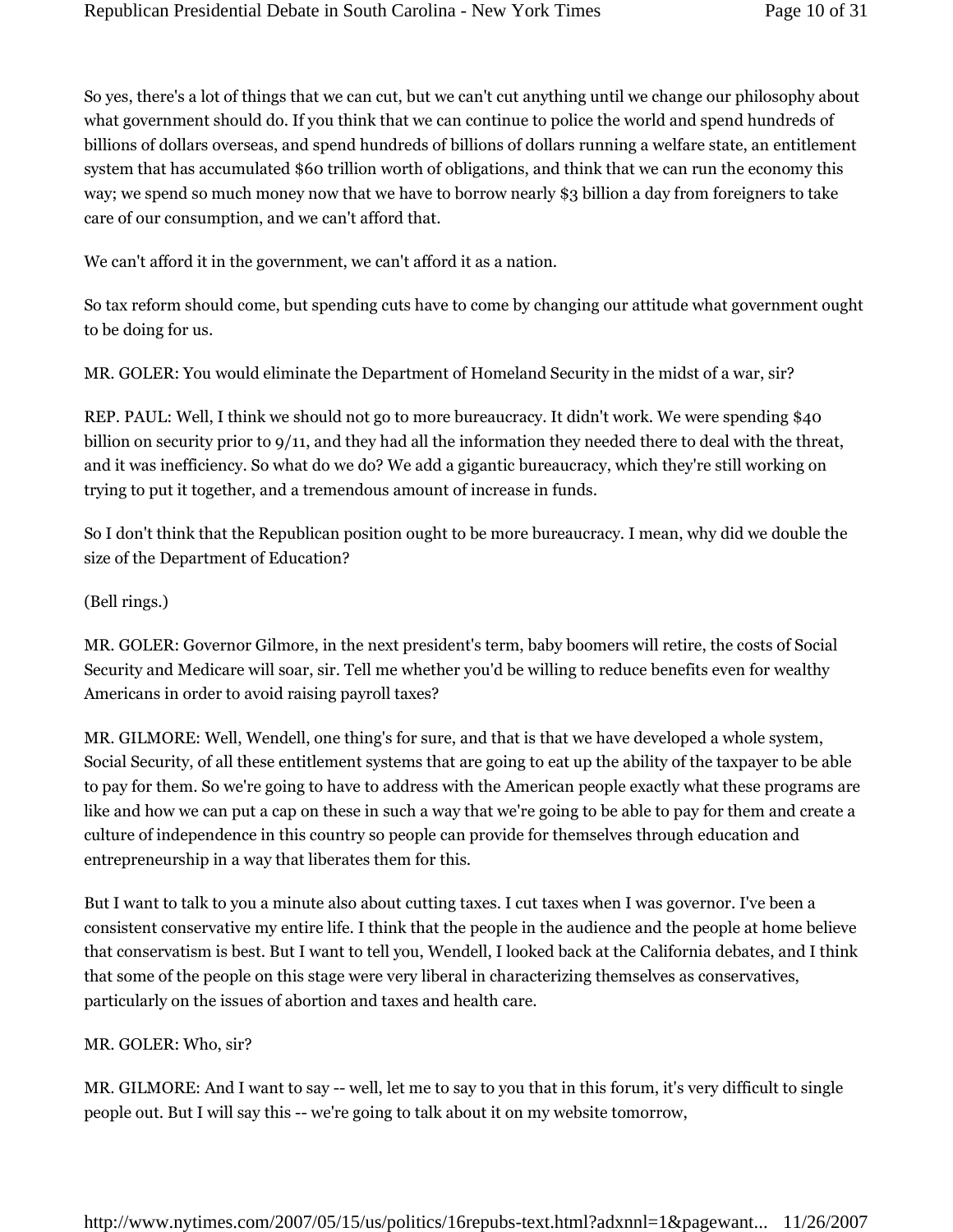gilmoreforpresident.com, and a blog from New Jersey tomorrow night.

MR. GOLER: Congressman Hunter, virtually all U.S. exporters want access to China's huge market. You have said that you would deal with the enormous trade deficit this country has with that country. Tell me how you'd do it and how fast.

REP. HUNTER: Yeah, very simple. China is cheating on trade. They devalue their currency by 40 percent.

That undercuts the American markets, wipes American products off the shelf not only here but around the world. And the latest study I've seen shows that we've lost 1.8 million jobs in the United States, high-paying manufacturing jobs, to China, 27,000 jobs lost in South Carolina alone. I would enforce the law with China, the trade rules with China.

And the other thing I would do is, I would zero the manufacturing tax on American manufacturers. Our guys are down right now. They've been buffetted by these unfair trade practices. Let's bring back the American industrial base, and that's important for national security as well.

That means we'll be able to have -- you know, I sent out my teams a couple years ago when our guys were getting hurt by roadside bombs. We found only one company left in America that could still make high- grade armor steel plate. The arsenal of democracy is leaving these shores. We need to bring it back. I'll do that.

MR. GOLER: Congressman Tancredo, there's a lot of talk about the budget deficit and reducing that. But interest on the national debt is \$400 billion. That's almost as much as the Defense budget. Do you consider that a problem? Would you reduce it, and how fast?

REP. TANCREDO: Yeah, it's absolutely a problem. And you know, reducing the national debt requires us, of course, to have some sort of fiscal discipline. Now this is amazing, to sit here and listen to people talk about fiscal discipline and then recognize that some of the things that we have done, this Congress has done, and some of the -- and votes that have been cast in this Congress and in the past several Congresses.

Republicans, we have lot the mantle of fiscal responsibility. It is incredible to listen to people talk about the fact that we have to, you know reimpose that. Well, of course we do.

But did they vote for the No Child Left Behind bill, something of course the federal government has absolutely no involvement with? Did they vote for the Medicare/prescription drug bill, a \$400 billion to some trillion dollars that we're not sure exactly where that's going to lie? What's the federal government role there? Did they vote for that? And then if they did, how in the world can you come back here and say, "We've got to be careful about spending and get it under control"?

There are a million programs that we operate and that we pay for with the federal government that are far beyond the bounds of the Constitution. Follow the Constitution and you'll know what is -- what's necessary. And that's the defense of the country. That's it for the federal government.

MR. HUME: Thank you, gentlemen.

It is time for a break. We'll be back with more of our debate, live from the auditorium of the Koger Center on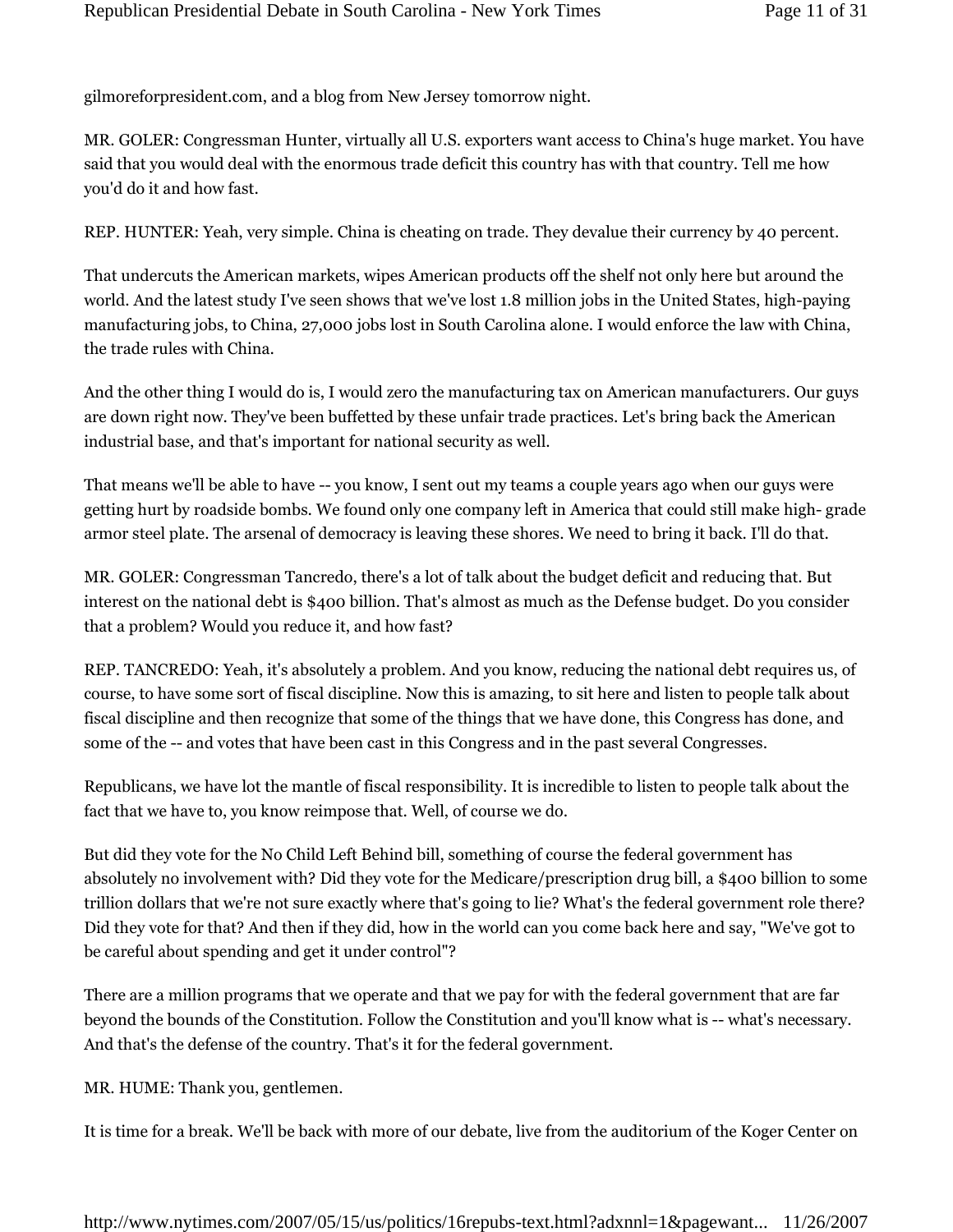the campus of the University of South Carolina, right after these messages. (Applause.)

(Announcements.)

MR. HUME: And we are back on the campus of the University of South Carolina.

Let's continue our questioning with Chris Wallace.

Chris.

MR. WALLACE: Gentlemen, you're being awfully polite to each other, if not to John Edwards. And so let's see if we can shake things up a little bit. (Laughter.)

Governor Gilmore, on the campaign trail you like to say that "Rudy McRomney" is not a conservative and he knows he's not a conservative. With them standing here on the stage with you, you would tell us specifically why Mayor Giuliani, Senator McCain and Governor Romney are not conservatives?

MR. GILMORE: Thanks, Chris. Actually I thought it was a pretty good line. It got a lot of attention around the country.

You know, there are reasons for this. Let's take for example the abortion issue. We've got one candidate here on the stage who has in this campaign has said that he is against federal funding of abortions, but is in favor of federal financing of abortions. But then on the other hand, he said in the last debate he was against the Hyde Amendment.

We have another candidate who says that he in fact is a tax- cutter and would cut taxes and support these programs. But at the same time, in his own state he was a dramatic tax-increaser.

We have another candidate who says that he is, in fact --

MR. WALLACE: Are you going to name names here, sir, with them all here in front of you?

MR. GILMORE: Certainly. Rudy Giuliani, of course, has taken that position with respect to abortion. With respect to taxes, Governor Huckabee has in fact raised taxes in his state significantly during his administration. On health care, Governor Romney has said in the last debate that this was a privately funded -- or a privately sanctioned type of program for health care, when indeed it is not. In fact, there's mandatory requirement for participation in that, and that's certainly government if I've ever seen it.

MR. WALLACE: All right, let's get some responses here.

Mayor Giuliani, let's start with you.

SEN. MCCAIN: Did I get left out?

MR. GILMORE: I'll come back.

MR. WALLACE: You're pro-choice, you're pro-gay rights, you're pro-gun control; you supported Mario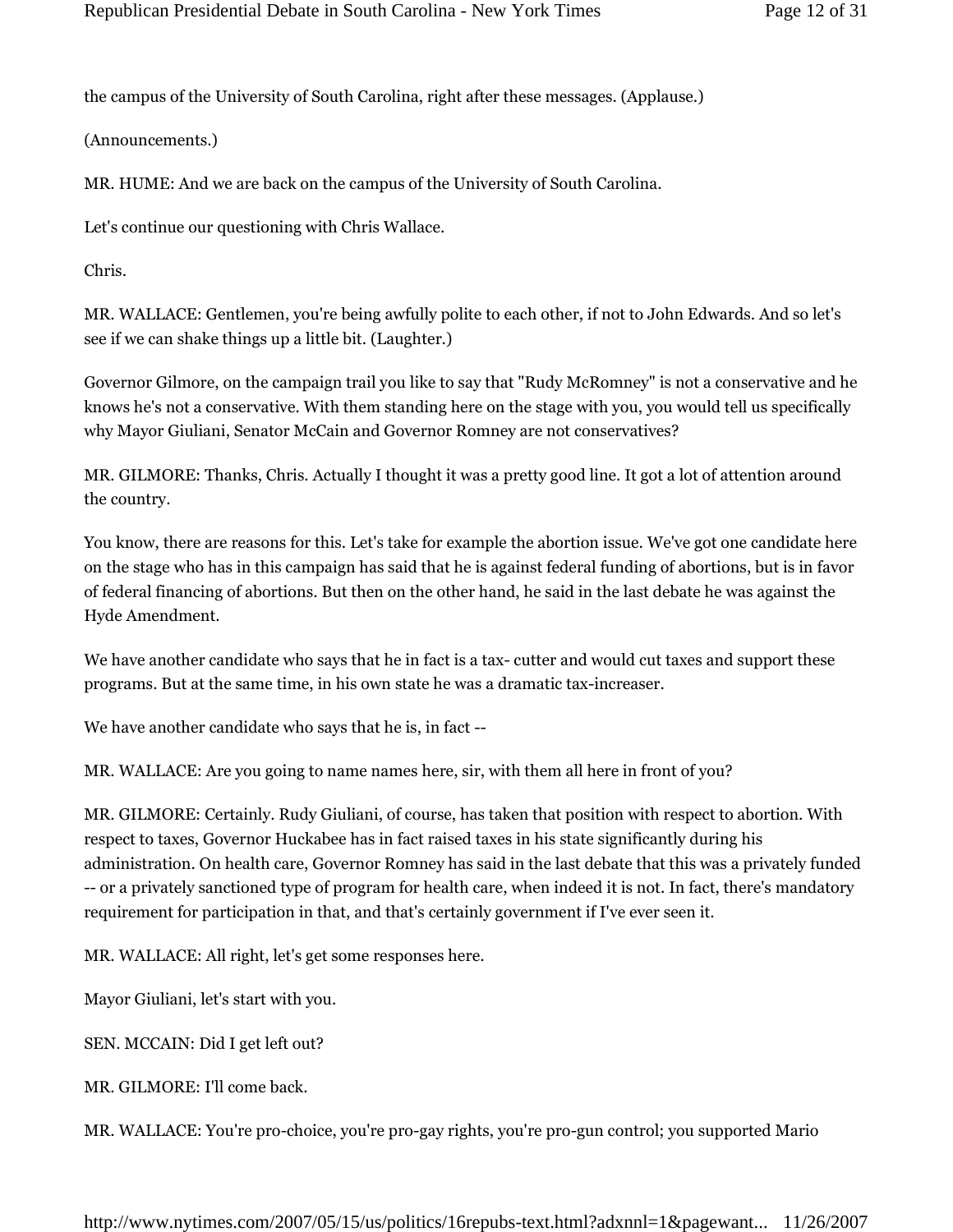Cuomo for governor over a Republican. Are those the stands of a conservative?

MR. GIULIANI: First of all, I think Rudy McRomney wouldn't make a bad ticket. (Laughter.) And I kind of like the order. I kind of like the order, John.

But you know -- but in any event, you know, I think that we can respond to that and discuss all that, but there's something I think really big at stake here. We're looking at a race here in which the leading Democratic candidate for president of the United States has said that the unfettered free market is the most disastrous thing in modern America. That's a quote -- or that's a quote she agreed with. She's also said, with regard to taxes, that we have to take money from you in order to give it to the common good.

Now there's such a stark difference there that this election in 2008 is going to make a very big difference about whether we go in that direction -- the direction of removing private choice, putting government in a situation where government is in charge of so many different things -- that I think those are the things that we should be debating, and Republicans should be uniting to make certain that what the liberal media is talking about, our inevitable defeat, doesn't happen.

MR. WALLACE: Mayor Giuliani, I'm going to give you another 30 seconds to actually answer my question. (Laughter, applause.)

They say that you are pro-choice, pro-gay rights, pro-gun control; you supported Mario Cuomo for governor over George Pataki.

Are those the stands of a true conservative, sir?

MR. GIULIANI: I, according to George Will, ran the most conservative government in the last 50 years in New York City. I look for ways in which we can come together.

I think we can agree, all of us on this stage, that we should seek reductions in abortion. I ultimately do believe in a woman's right of choice, but I think that there are ways in which we can reduce abortions. Abortions went down 16 percent when I was the mayor. Adoptions went up 133 percent during the eight years that I was mayor, compared to the prior eight years. So there are ways in which we can work together and achieve results that we all want.

MR. WALLACE: Senator McCain, although Governor Gilmore did not single you out, except by name, I'd like to ask you, because you have a record that people challenge about your conservatism. You've cosponsored campaign finance reform with Senator Feingold. You've cosponsored comprehensive immigration reform with Ted Kennedy. You opposed, as Wendell mentioned, not only the Bush tax cut of 2001 but also the Bush tax cut of 2003. You voted against a constitutional amendment banning gay marriage but for expanded funding -- for federal funding of embryonic stem cell research.

But you say that your record is clear, consistent and conservative. How do you square that with the positions and the votes that I just mentioned, sir?

SEN. MCCAIN: Well, the first issues you mentioned have to do with bipartisanship, have to do with reaching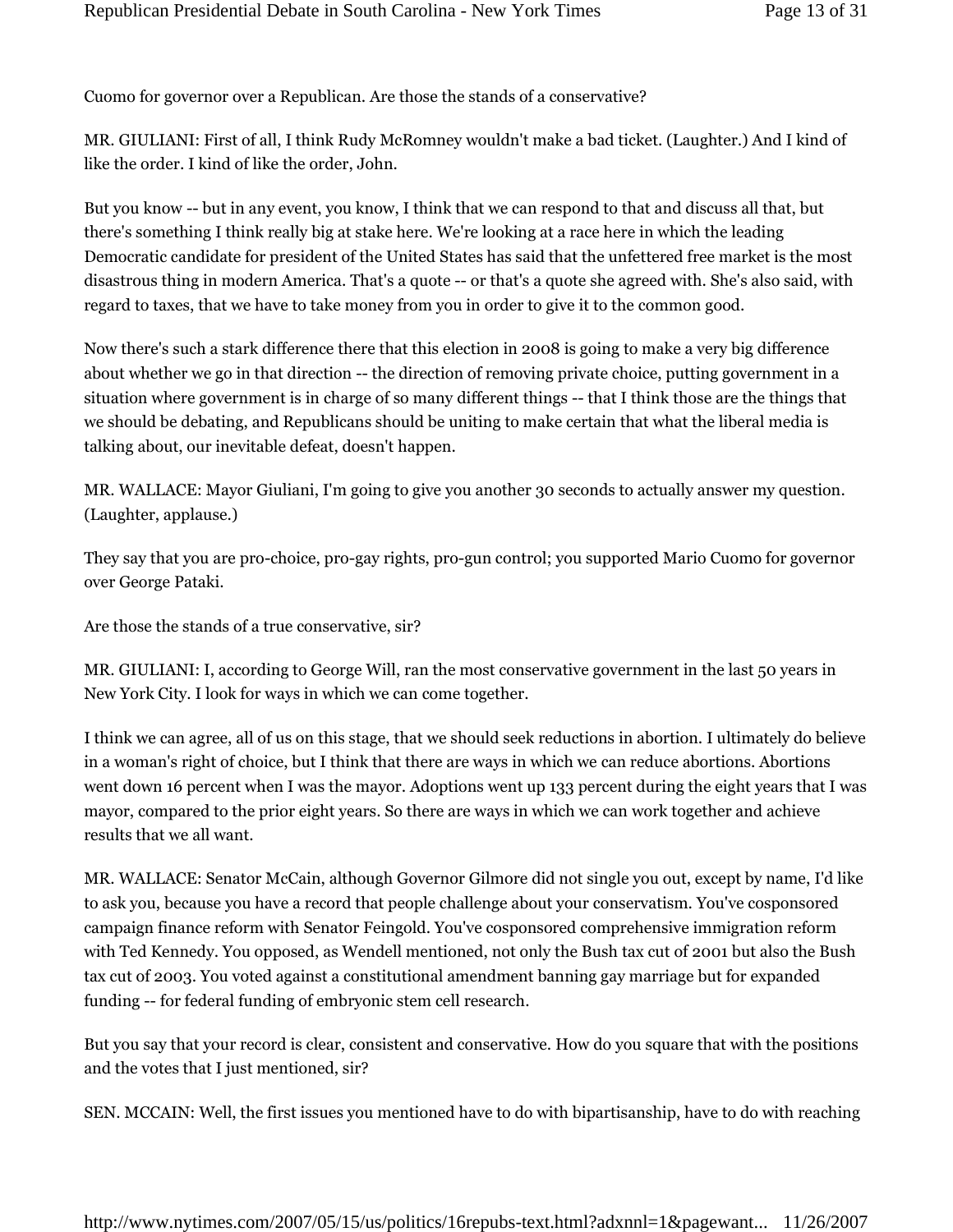across the aisle and work for the good of the American people.

That's what I intend to do. That's what leadership is all about. And the reason why congressional approval ratings -- I saw at 28 percent as -- and you get down to blood relatives and paid staffers when you get down that low -- (laughter) -- is because they want us to work together, they want us to reach across the aisle on issues that are important to America.

We need to have immigration reform. Is there anyone who believes our borders are secure? We need to act on issues that affect America that are in the nation's interests, that we should work together, as they used to in the past when I first came to Congress. I promise you, I will reach across the aisle.

But what this is really all about is who's most prepared to lead in this challenge, this transient, central challenge that we face called radical Islamic extremism? My life, my experience my knowledge of the military and national security qualifies me most to lead.

MR. WALLACE: Governor Huckabee, you got slammed for raising taxes. How do you respond, sir?

MR. HUCKABEE: Well, it's a form of flattery to be attacked, but I wish my name would get in the moniker that Governor Gilmore is putting out there. I could use the bump. (Laughter.)

But the truth is I cut taxes 94 times when I was governor. Yes, we raised gasoline taxes in my state to build a road program that we desperately needed, but 80 percent of the people of my state voted for it. Do I apologize for going along with what 80 percent of the people of my state supported? No. Nor do I anyway apologize for building roads.

Do I apologize for complying with a Supreme Court order to improve education in a state that desperately needed it? Of course I don't, because our education system did improve.

But I don't also apologize for being a Republican governor in a very Democrat state and getting 94 different tax decreases, the first ever in my state's history, done. And I think that's a pretty doggone good record.

MR. WALLACE: Governor Romney, in 1994 you said you were a stronger advocate of gay rights than Ted Kennedy. As recently as five years ago you still supported a woman's right to choose. And as governor you signed into law one of the toughest restrictions on assault weapons in the country. Are you a clear and consistent conservative?

MR. ROMNEY: Well, let's get the record straight. First of all, there's no question that I support Second Amendment rights, but I also support an assault weapon ban. An in the -- with regards to gay rights, I have always been somebody who opposes discrimination. But I also consistently feel that it's critical to have marriage as a relationship between one man and one woman.

Look, I've been governor in a pretty tough state. You've heard of blue states. If you ever bought a suit and you look at it and you can't tell if it's blue or black, that's how blue Massachusetts is. And in that state I've had to stand up for life, and I have. I've had to stand up for traditional marriage, and I have.

In that very difficult state, I stood to make sure that we could have English immersion in our schools, because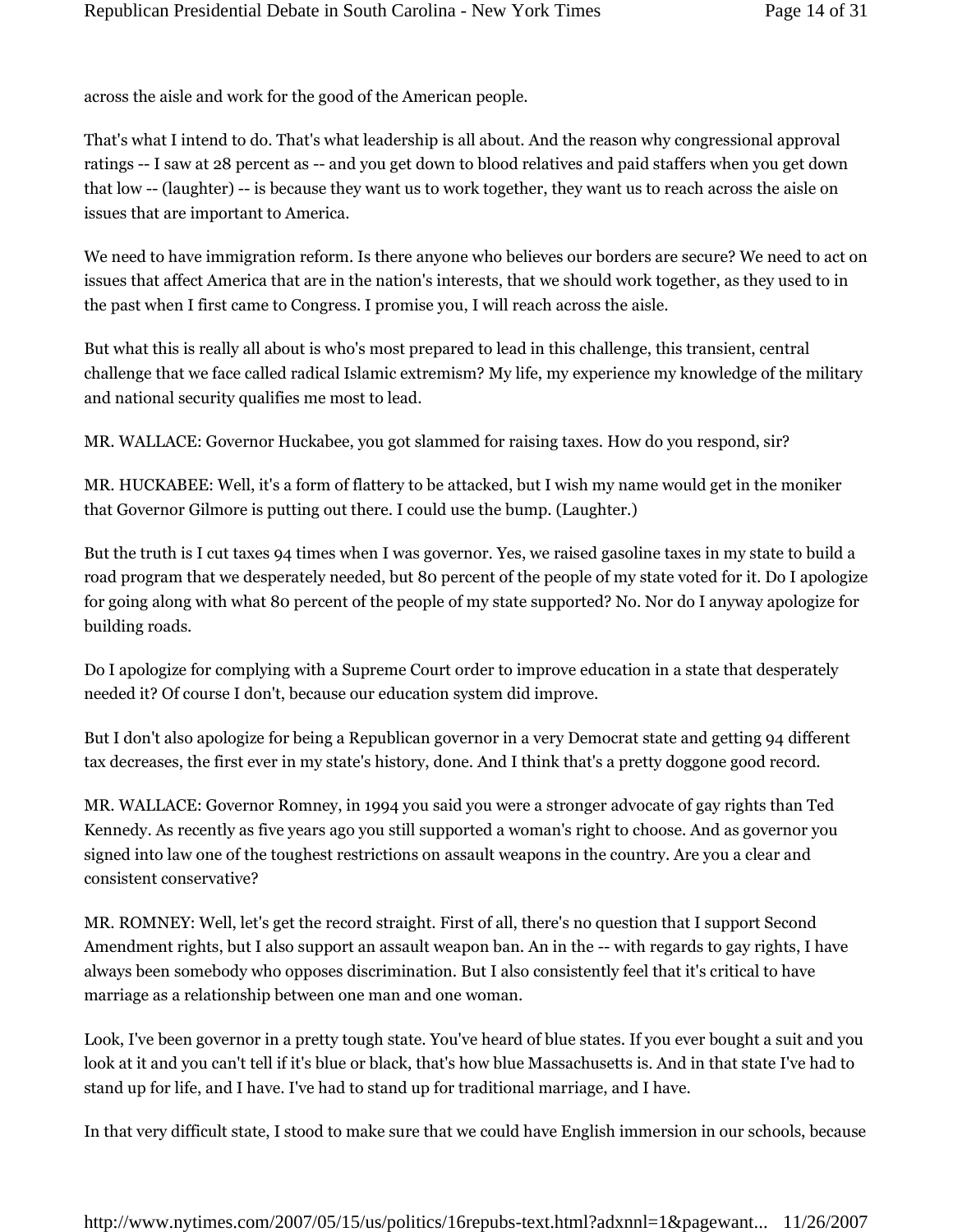I think kids should be taught in English. I fought for the death penalty. I fought for abstinence education.

In the toughest of states, I made the toughest decisions and did what was right for America. I have conservative values.

I have the kind of leadership that will allow America to build upon the same kind of reputation and heritage that we got from our conservative founders in this party.

MR. WALLACE: Senator Brownback, you weren't mentioned by Governor Gilmore, but I'm going to ask you a question anyway.

You say that you're a full-scale Ronald Reagan Republican, and yet, as you mentioned, you opposed the troop surge and you support comprehensive immigration reform. Are those the stands that Ronald Reagan would take?

SEN. BROWNBACK: I certainly believe he would work to pull us together to win over there, and I certainly do see him pulling us together to be able to solve a tough problem on immigration. And we had a situation in 1986 under Ronald Reagan, where he endorsed an the amnesty proposal. We had a proposal in 1996 that passed that was an enforcement-only proposal. And pulling these together for as far as getting enforcement and then working together is something that we have to do, I think, to fundamentally change and alter the situation we have in this country right on immigration where the system is failed.

The system isn't working. We've got to toughen the borders, and we need to do that. And we've got to somehow work together to see a work visa program that will allow people to get into a legal system, not an illegal system. I mean that's what people really get irritated about. It's not that people come into the country legally, it's that they come in illegally. And I think Ronald Reagan would work on those sorts of things.

But he also would work on lowering taxes, which I voted for and pushed for an alternate flat tax. (Bell rings.) He would also work to reduce spending.

MR. HUME: Wendell.

MR. GOLER: Gentlemen, the right-to-life has been a part of the Republican party platform for more than 20 years, so I want to ask several of you questions about abortion and stem cell research, starting with you, Governor Thompson.

Some researchers say the lines of embryonic stem cells that President Bush has approved federal funding for are inadequate. Tell me why they're wrong. And more importantly, tell me how you would convince them that they have -- these researchers have all the tools they need.

MR. THOMPSON: Well first, embryonic stem cells, as well as adult stem cells, show great promise for all Americans. Embryonic stem cells was started at the University of Wisconsin at Madison. In embryonic stem cells, the policy that was announced by the president on August 9th set forth about 72 lines that could be federally funded and could be used for research and still receive the federal funds.

MR. GOLER: Researchers say there are not that many, sir.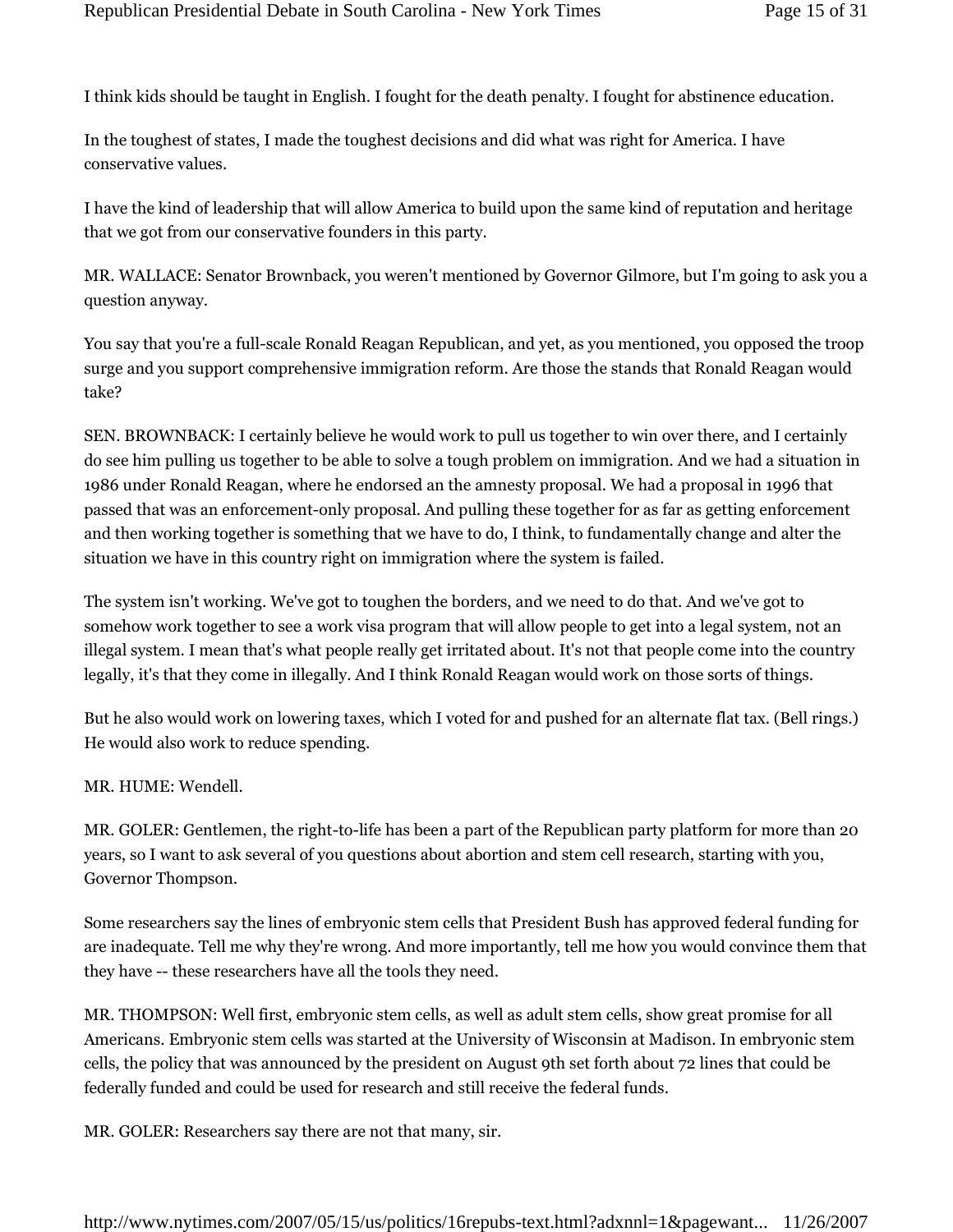MR. THOMPSON: Well, there's not that many. There's 22 being used. There's at least three more that have not been used. Some of them were not able to be viable, some of them were not able to have what we call pluripotency, and so they were not able to continue.

But there is some tremendous new research, Wendell, going on on amniotic fluids by a Dr. Campbell. There's also some new research going on at the University of Wisconsin that says adult stem cells, if you do it the right way, will have the same characteristics as embryonic stem cells.

So until this research is done, we do not have to destroy any more embryos. There's enough lines right now and capable, with this other research going on, that embryonic stem cells, along with adult stem cells, cord blood and amniotic fluid, can continue.

MR. GOLER: Mayor Giuliani, I think you expect your stance on a woman's right to choose to attract a lot of attention in this setting, sir.

# MR. GIULIANI: (Chuckles.)

MR. GOLER: You have said that you personally hate abortion but support a woman's right to choose. Governor Huckabee says that's like saying, "I hate slavery, but people can go ahead and practice it." Tell me why he's wrong.

MR. GIULIANI: Well, there is no circumstances under which I could possibly imagine anyone choosing slavery or supporting slavery. There are people, millions and millions of Americans, who are as of good conscience as we are, who make a different choice about abortion. And I think in a country where you want to keep government out of people's lives, or government out of people's lives from the point of view of coercion, you have to respect that. There are things that you can oppose, things you can be against; and then you can come to the conclusion, in the kind of democracy we have, the kind of society that we have, and the kind of society we have where we want to keep government out of people's personal lives, that you can respect other people's view on this. And I think everyone on this stage, including most Democrats, could probably very, very usefully spend a lot of time figuring out how we can reduce abortion.

It's going to take a while for the courts to figure out what to do about this.

And while we're looking at that, we should do what I did in New York, which is to try to reduce abortions as much as you can, try to increase adoptions.

# MR. GOLER: Governor, has the mayor persuaded you?

MR. HUCKABEE: He has not. I have great respect for the mayor, and I -- let me tell you why I have great respect. He's been honest about his opinion. He's been honest about his position, and I think that's a healthy thing for our party and for this debate. But I'm pro-life because I believe life begins at conception, and I believe that we should do everything possible to protect that life because it is the centerpiece of what makes us unique as an American people. We value the life of one as if it's the life of all, and that's why we go out for the 12-year-old Boy Scout in North Carolina when he's lost; that's why we look for the 13 miners in Sago, West Virginia, when the mine explodes; that's why we go looking for the hikers in Mount Hood, because we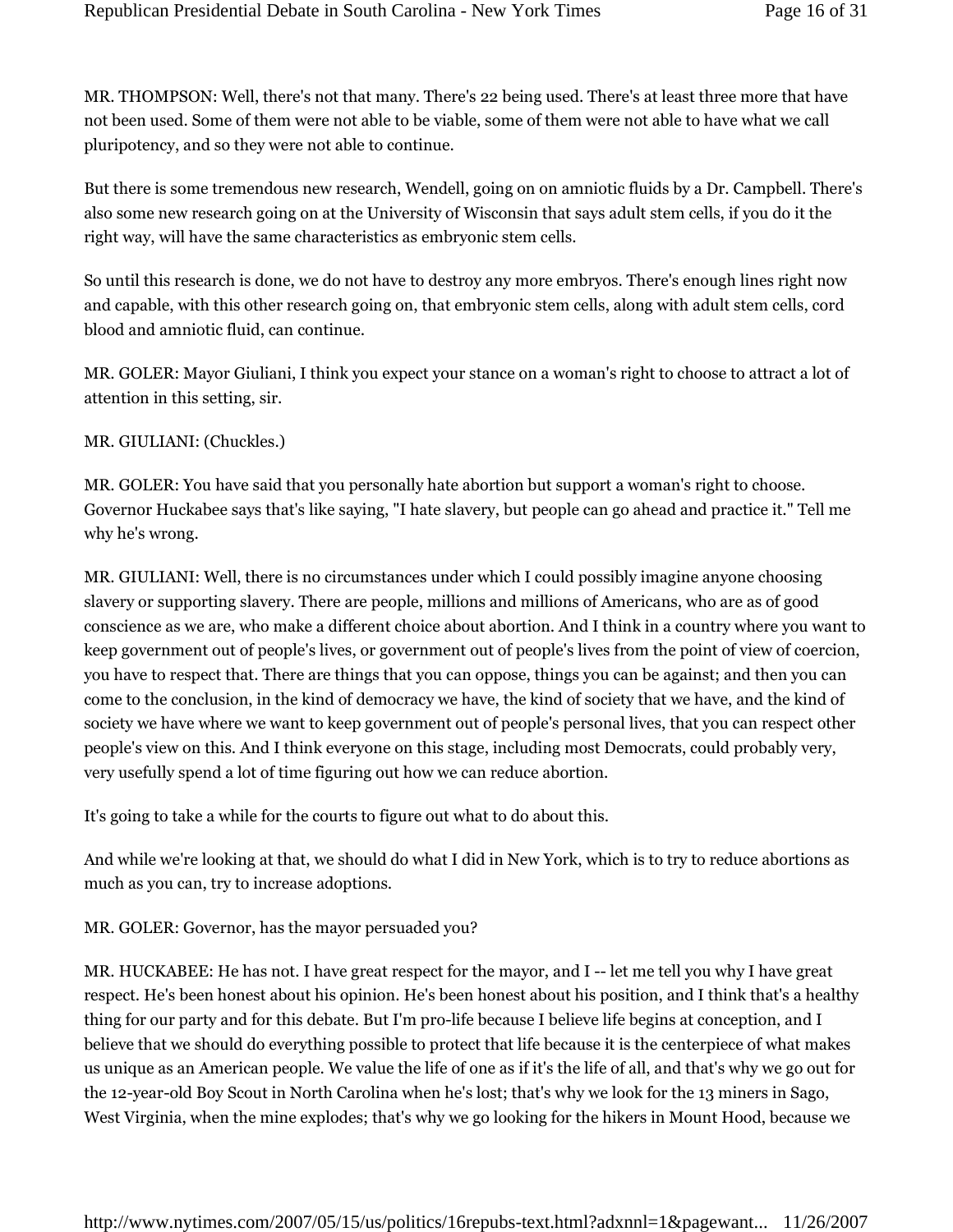value life, and it's what separates us from the Islamic jihadists who are out to kill us. They celebrate death. They have a culture of death. Ours is a culture of life.

Now, if something is morally wrong, let's oppose it. The honest argument is I don't think it's morally wrong, and someone could take that position and then justify abortion. But if it's wrong, then we ought to be opposed to it, and we ought to find ways to find better ways to deal with our respect for human life.

MR. GOLER: Senator Brownback, no one thinks abortion should be available casually, but there are often very, very difficult decisions to be made in this case. Tell me, since you've opposed abortion in every instance except to save the life of the mother, how you would explain to a rape victim, who does not believe that life begins at conception, why her trauma should be compounded by carrying the child to term.

SEN. BROWNBACK: That would be a very difficult situation, and it is a very difficult situation. But the basic question remains. Is the child in the womb a person? Is it a viable life? And if it is a person, it's entitled to respect. And is it an innocent person?

And I think that's the thing we've got to really look at here, is, what are we doing? We talk about abortion, but abortion is a procedure. This is a life that we're talking about. And it's a terrible situation where there's a rape that's involved or incest.

But it nonetheless remains that this is a child that we're talking about doing this to, of ending the life of this child. Will that make the woman in a better situation if that's what takes place? And I don't think so, and I think we can explain it when we look at it for what it is: a beautiful child of a loving God, that we ought to protect in all circumstances in all places, here in the womb, somebody that's struggling in poverty, a family that's struggling. We should work and look at all life, be pro-life and whole-life for everybody.

MR. GOLER: Governor Romney, I want to give you another difficult abortion situation. You've explained that you once were pro-choice because a relative died after she underwent an illegal abortion. Tell me what you would say to someone else who lost a wife or a daughter to an illegal abortion, if you named the Supreme Court justice who tipped the balance and over turned Roe v. Wade.

MR. ROMNEY: Well, obviously, a terrible circumstance that you described; something of that nature, it just makes you sick. And I can't imagine my heart not being rent by virtue of having a circumstance like that presented to me.

I can tell you that I've looked at this long and hard. I've always been personally pro-life. I've taught that to others, it's been part of my faith. The question for me was: What should government do in this kind of setting? And the Supreme Court stepped in and took a decision, and I said I'd support that decision. And then I watched the impact of that decision as I was governor of Massachusetts. And when we came to debating cloning and embryo farming and we saw human life, human life rack after rack that's going to be experimented upon and then disposed, I said Roe v. Wade has gone to such an extent that we've cheapened the value of human life. And I believe that a civilized society has to respect the sanctity of human life.

And what I'm saying is that, in my view, the people should make this decision, not the court.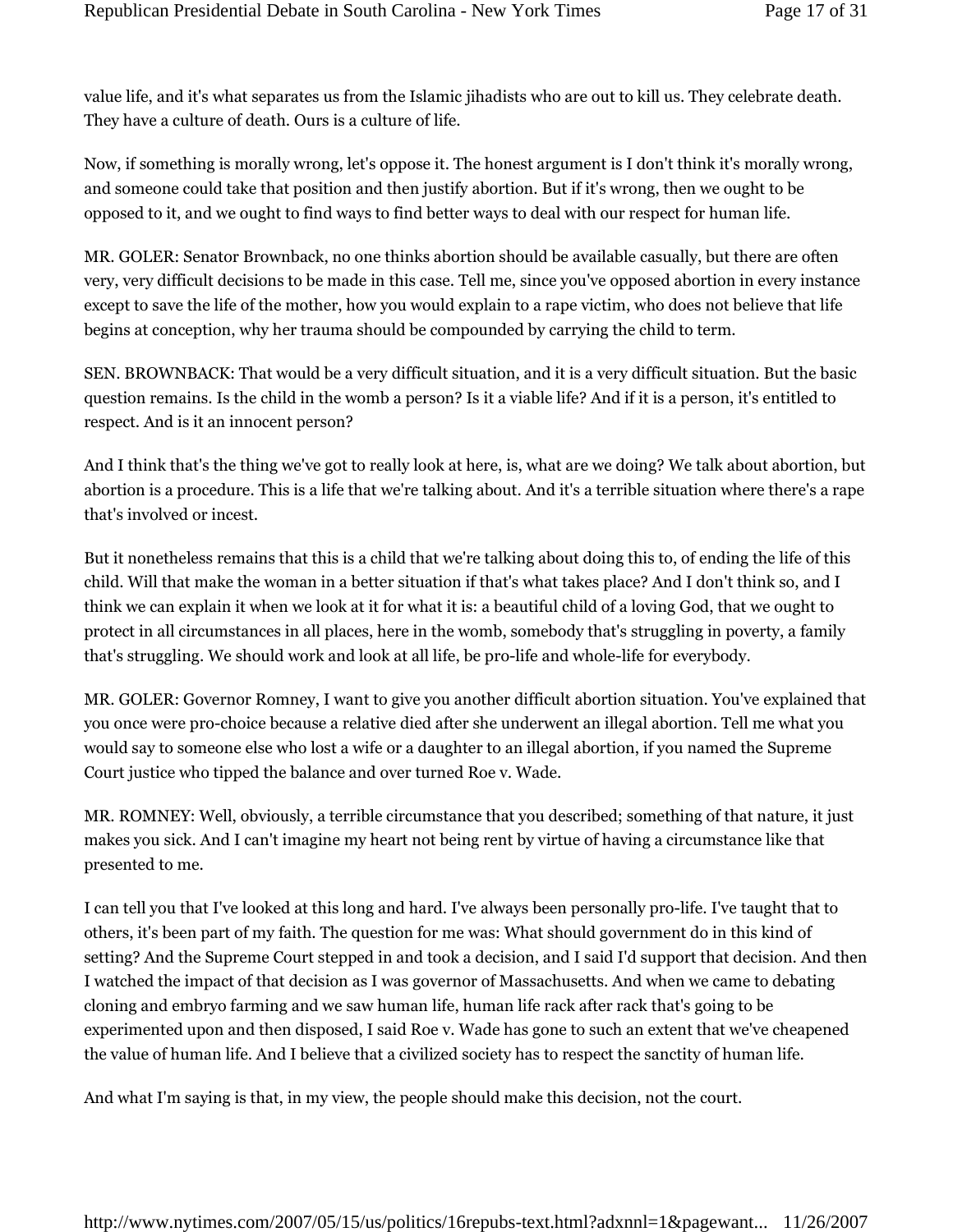MR. HUME: That concludes this round. We now go to the next, which is the beginning of round four. Questions from Chris Wallace.

Chris?

MR. WALLACE: Thanks, Brit.

Gentlemen, I have a series of questions on immigration, and let me begin with you, Congressman Tancredo.

You have made the fight against illegal immigration the centerpiece of your campaign. I hope you will be as specific as Governor Gilmore was earlier. Do you think that Senator McCain and Mayor Giuliani and Governor Romney are soft on immigration, and if so, why?

REP. TANCREDO: I do. And of course you can look at the bills that they've sponsored, in this case Senator McCain in particular. He sponsored a bill that -- a little bit ago -- would have given amnesty to everybody who's here illegally. It would have required Mexico to -- required us to actually consult with Mexico as to whether or not we would build the fence along our southern border.

The issue of immigration is, of course, enormously important to me. And I see so many conversions around this room tonight on a lot of things, and this is -- I'm beginning to hint that -- or I mean I get the hint here there's conversions happening on this issue also; conversions on guns, conversions on abortion, conversions on immigration. You know, it's beginning to truly sound like a Baptist tent rival meeting here. And I am glad to see conversions. I'm glad they happen. But I must tell you, I trust those conversions when they happen on the road to Damascus and not on the road to Des Moines. (Laughter.)

And this is really the problem that we are -- this is the problem that we're facing here because this issue of immigration is one of the most serious public policy issues we face. And if we pursue this path toward amnesty -- (bell rings) -- it's a disaster for the country.

MR. WALLACE: Senator McCain, would you like to respond?

SEN. MCCAIN: Well, of course. I have never supported amnesty and never would. But the point is that what the American people expect us to do is to sit down and work this issue out together. That's what I've been doing for a couple of years now. We are very close to an agreement, led by our president and his Cabinet members -- Chertoff and Gutierrez. We are very close to an agreement that will first secure our borders. Then we would have a temporary worker program that could only be valid through a tamper-proof biometric document.

And then we would address the issue of the 12 million people who are already here.

My friend, the people that came -- that almost attacked us at Fort Dix -- thank God they did not -- those people didn't come here across our borders, they came with visas that were expired. So we've got to enforce our border. That's our first and foremost priority. But we also have to have a comprehensive solution and it has to be bipartisan. And I believe we're close to reaching that, and that's what the American people expect us to do.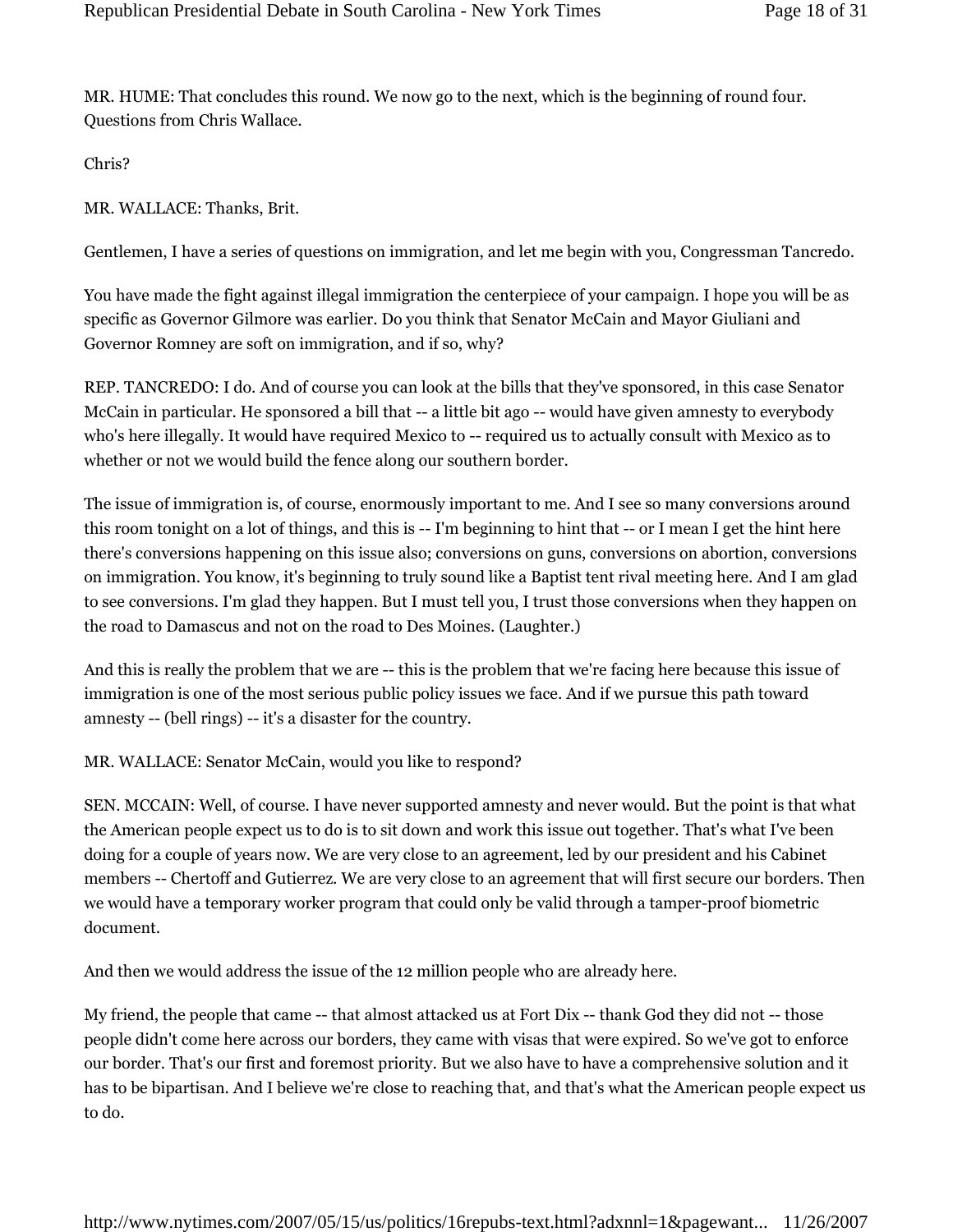MR. WALLACE: Senator McCain --

SEN. MCCAIN: The status quo is unacceptable.

MR. WALLACE: -- let me just ask you, if I can, for a 30-second follow-up.

SEN. MCCAIN: Sure. Sure.

MR. WALLACE: Because some people say that you have stepped away from the plan that you supported with Ted Kennedy last year, and also from negotiations to come up with a new plan. Is that because comprehensive immigration reform is bad politics for someone running for president?

SEN. MCCAIN: Actually, I've been heavily engaged in all -- all of the negotiations and in phone calls and conference calls and various meetings as short a time ago as Friday, and a conference call yesterday. That's why I can assure you we are very close to an agreement. I've been heavily engaged in it and I continue to be heavily engaged in it.

I come from a state of Arizona where over the half of the illegal crossings cross -- come across the Arizona-Sonora border.

I intend to lead. I don't intend to follow. I don't intend to block things. I intend to get results, and I intend to work on the hard things, not the easy ones.

MR. WALLACE: Governor Romney, you have also called Senator McCain's immigration plan amnesty. Are you prepared to say that sharing the stage with him tonight? And how do you explain your statement to the Lowell Sun last year in which you said, quote, "Those that are here paying taxes and not taking government benefits should begin a process toward application for citizenship as they would from their home country." Why isn't that amnesty as well, sir?

MR. ROMNEY: Well, my view is this. People should have no advantage by having come here illegally.

MR. WALLACE: But you're not telling them to go home, sir.

MR. ROMNEY: I am going to tell them to go home, but they start by beginning the process of applying for citizenship. But I do not believe -- or applying for permanent residency. They're not going to be barred from doing that, but they do not get any advantage by having come here illegally. That's the key part of what I objected to in McCain-Kennedy.

McCain-Kennedy, what it did is said that people who are here illegally get a special pathway. They're not like all the other immigrants in the world that want to come to this great country; they get a special pathway. That's what's wrong about it. If you're here illegally, you should not have a special pathway to become a permanent resident.

My view, you have to secure the border, number one, have an employment verification system, number two, and number three, say to those that are there illegally, get in line with everybody else; you're not going to have a special doorway, any particular advantage, by having come here illegally, to become a permanent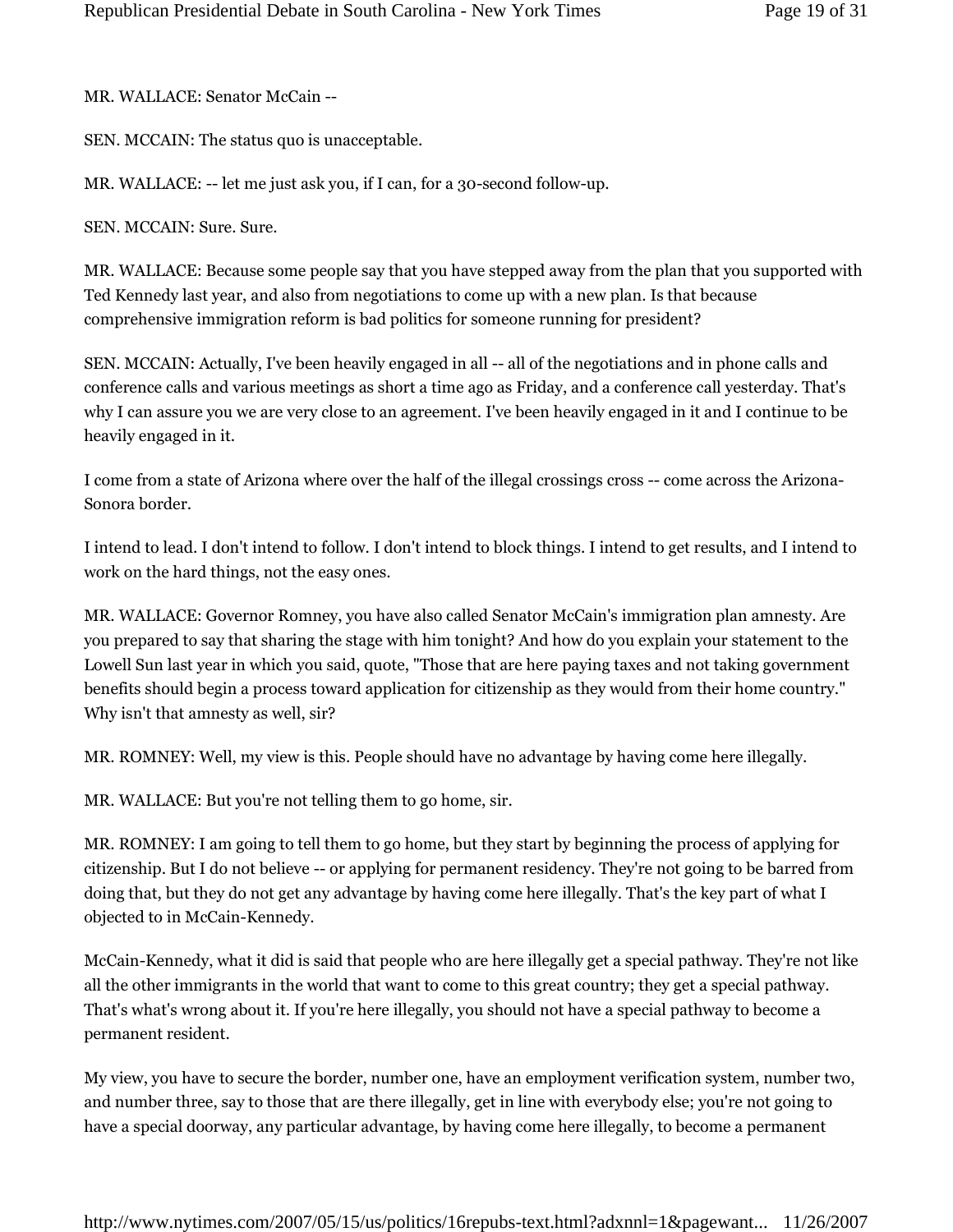resident.

And my fear is that McCain-Kennedy would do to immigration what McCain-Feingold has done to campaign finance and money in politics, and that's bad. (Applause.)

MR. WALLACE: Senator McCain, you want to respond to that for 30 seconds?

SEN. MCCAIN: Well, I've -- take and kept a consistent position on campaign finance reform. Is there anyone who believes there's not enough money washing around money in politics, which has corrupted our own party? I have kept a consistent position on right to life. And I haven't changed my position even -- on evennumbered years or have changed because of the different offices that I may be running for.

MR. WALLACE: Mayor Giuliani --

MR. : (Laughs.) (Applause.)

MR. : Want to give him a follow-up?

MR. WALLACE: Mayor Giuliani, when you were running New York, you said the following about illegal immigrants: "If you come here, and you work hard, and you happen to be in an undocumented status, you're one of the people who we want in this city." If that was good enough for New York, why isn't it good enough for the country, sir?

MR. GIULIANI: Well, first of all, I'd like to thank Congressman Tancredo for saying that I'm soft on anything. (Laughter.) That's the first time in about 20 years, since I was U.S. attorney, that anybody accused me of being soft. So it may help my reputation.

The reality is, the focus on immigration should be to know everyone who's in the United States. We should have a tamper-proof ID card; we should have a database in which we can identify the people who are in this country.

I know something about security. I think I've had more experience at having to secure a city, having to deal with security in the Justice Department, than, I would say, anyone on this stage. And the reality is, we've got to be sensible about immigration. If we do the kinds of things that some of the people here are talking about, this country's going to be in greater danger; it is going to be more insecure; we're going to face a situation in which terrorists like the Fort Dix people, three of whom were illegal, can find a big underground to hide in.

So we need a fence. We need a technological fence; we need a tamper-proof ID card. And we need a way that people who are working in this country can come forward, sign up for the tamper-proof ID card, get in the database and start paying their way.

MR. WALLACE: Congressman Hunter, we have an internet question for you, sir, from Scott in Colorado Springs. He asked, what would you do to prevent foreign nationals who have entered our country illegally from using social services such as medical, low-income housing and education?

REP. HUNTER: Yeah, and I want to get into this, Chris, because you know, I built the border fence in San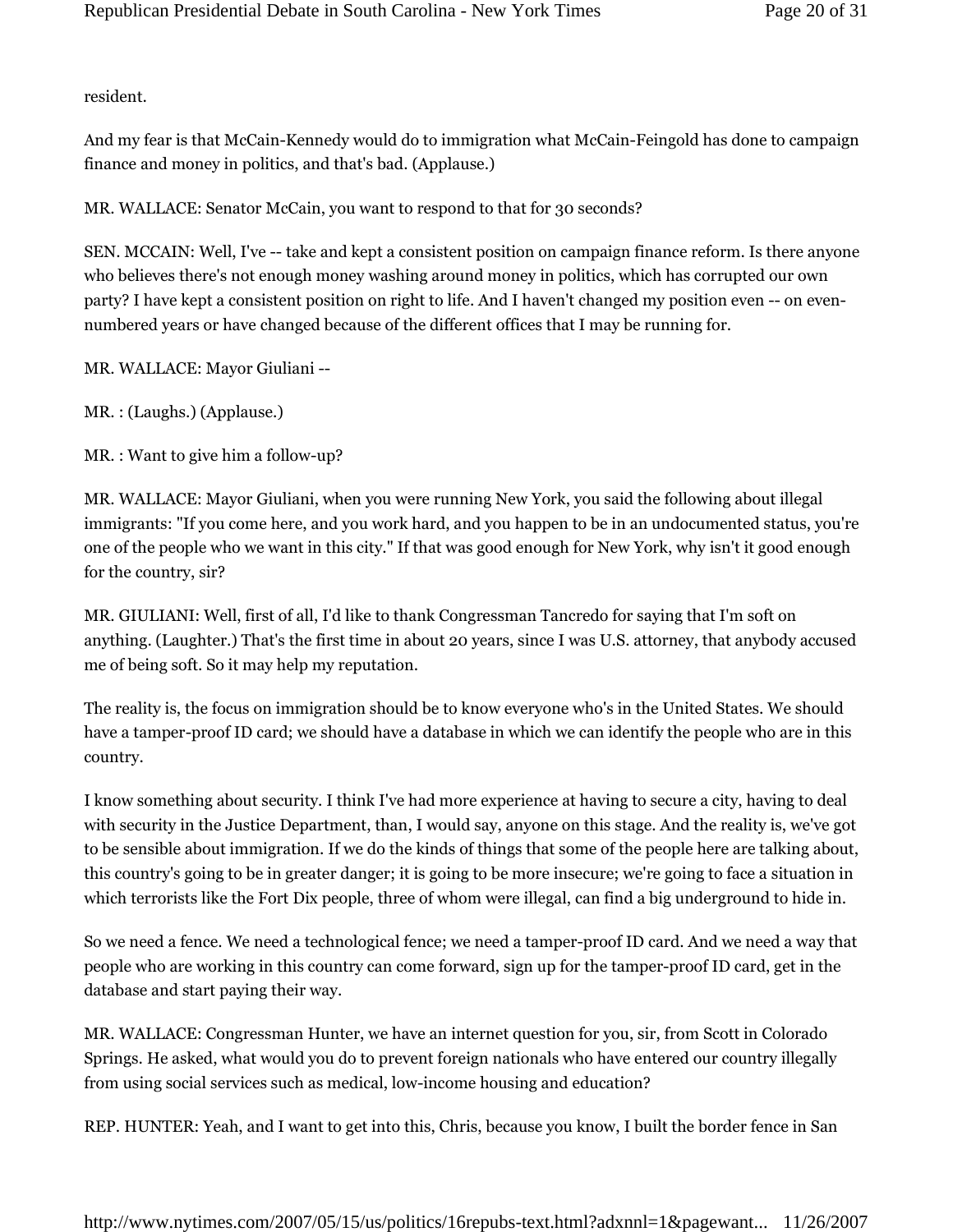Diego. When I built that fence, we had massive illegal immigration across the border. We built the border fence; we reduced illegal immigration and smuggling of narcotics by more than 90 percent. And the crime rate in the city of San Diego fell by 50 percent.

I wrote the bill that the president signed in October that takes the San Diego fence 854 miles across Arizona, New Mexico and Texas, and it's mandatory. I called up the other day, and they've done two miles of border fence.

This administration has a case of the slows on border enforcement. If we have border enforcement, we will be able at that point to start to regulate the internal problem that we've got. Because as long as you've got a revolving door and you have no border -- and this 2,000-mile porous border, incidentally, is our biggest homeland security problem; it's not just an immigration problem, it's a homeland security problem -- we need to build the border fence. We need to have a Border Patrol which is big enough to get the job done, and we need to be able to ask people when they want to come into America, knock on the front door, because the back door is going to be closed.

MR. HUME: Wendell? (Applause.)

MR. GOLER: Congressman Paul, I believe you are the only man on the stage who opposes the war in Iraq, who would bring the troops home as quickly as -- almost immediately, sir. Are you out of step with your party? Is your party out of step with the rest of the world? If either of those is the case, why are you seeking its nomination?

REP. PAUL: Well, I think the party has lost its way, because the conservative wing of the Republican Party always advocated a noninterventionist foreign policy.

Senator Robert Taft didn't even want to be in NATO. George Bush won the election in the year 2000 campaigning on a humble foreign policy -- no nation-building, no policing of the world. Republicans were elected to end the Korean War. The Republicans were elected to end the Vietnam War. There's a strong tradition of being anti-war in the Republican party. It is the constitutional position. It is the advice of the Founders to follow a non-interventionist foreign policy, stay out of entangling alliances, be friends with countries, negotiate and talk with them and trade with them.

Just think of the tremendous improvement -- relationships with Vietnam. We lost 60,000 men. We came home in defeat. Now we go over there and invest in Vietnam. So there's a lot of merit to the advice of the Founders and following the Constitution.

And my argument is that we shouldn't go to war so carelessly. (Bell rings.) When we do, the wars don't end.

MR. GOLER: Congressman, you don't think that changed with the 9/11 attacks, sir?

REP. PAUL: What changed?

MR. GOLER: The non-interventionist policies.

REP. PAUL: No. Non-intervention was a major contributing factor. Have you ever read the reasons they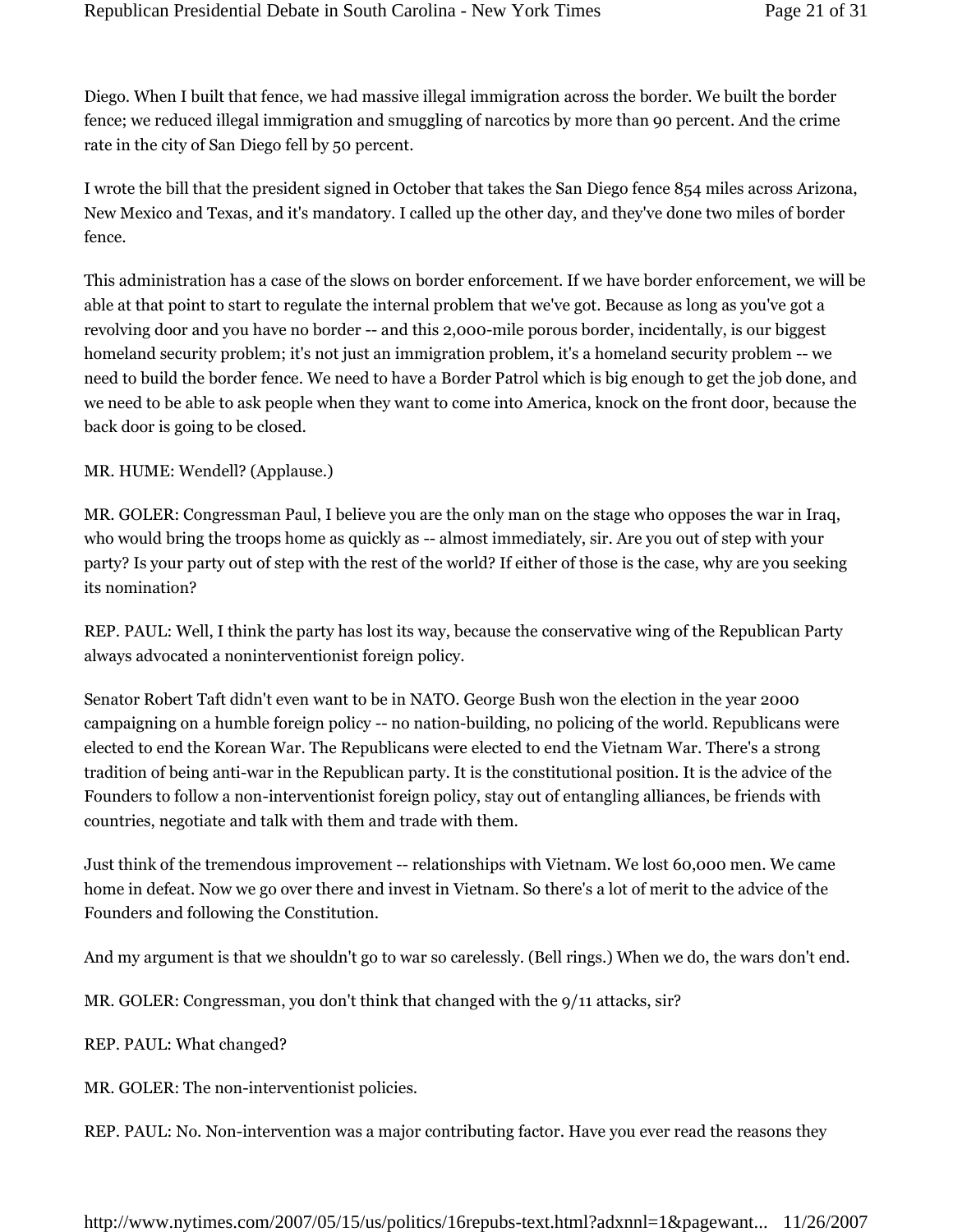attacked us? They attack us because we've been over there; we've been bombing Iraq for 10 years. We've been in the Middle East -- I think Reagan was right.

We don't understand the irrationality of Middle Eastern politics. So right now we're building an embassy in Iraq that's bigger than the Vatican. We're building 14 permanent bases. What would we say here if China was doing this in our country or in the Gulf of Mexico? We would be objecting. We need to look at what we do from the perspective of what would happen if somebody else did it to us. (Applause.)

MR. GOLER: Are you suggesting we invited the 9/11 attack, sir?

REP. PAUL: I'm suggesting that we listen to the people who attacked us and the reason they did it, and they are delighted that we're over there because Osama bin Laden has said, "I am glad you're over on our sand because we can target you so much easier." They have already now since that time -- (bell rings) -- have killed 3,400 of our men, and I don't think it was necessary.

MR. GIULIANI: Wendell, may I comment on that? That's really an extraordinary statement. That's an extraordinary statement, as someone who lived through the attack of September 11, that we invited the attack because we were attacking Iraq. I don't think I've heard that before, and I've heard some pretty absurd explanations for September 11th. (Applause, cheers.)

And I would ask the congressman to withdraw that comment and tell us that he didn't really mean that. (Applause.)

### MR. GOLER: Congressman?

REP. PAUL: I believe very sincerely that the CIA is correct when they teach and talk about blowback. When we went into Iran in 1953 and installed the shah, yes, there was blowback. A reaction to that was the taking of our hostages and that persists. And if we ignore that, we ignore that at our own risk. If we think that we can do what we want around the world and not incite hatred, then we have a problem.

They don't come here to attack us because we're rich and we're free. They come and they attack us because we're over there. I mean, what would we think if we were -- if other foreign countries were doing that to us?

MR. GIULIANI: Can I have 30 seconds, please?

MR. : No, no, no, wait a second. Let's -- we'll all get 30 seconds.

(Cross talk.)

MR. GIULIANI: They are coming --

(Cross talk.)

MR. : We all want 30 seconds of time --

MR. HUME: We'll -- Wendell, go ahead.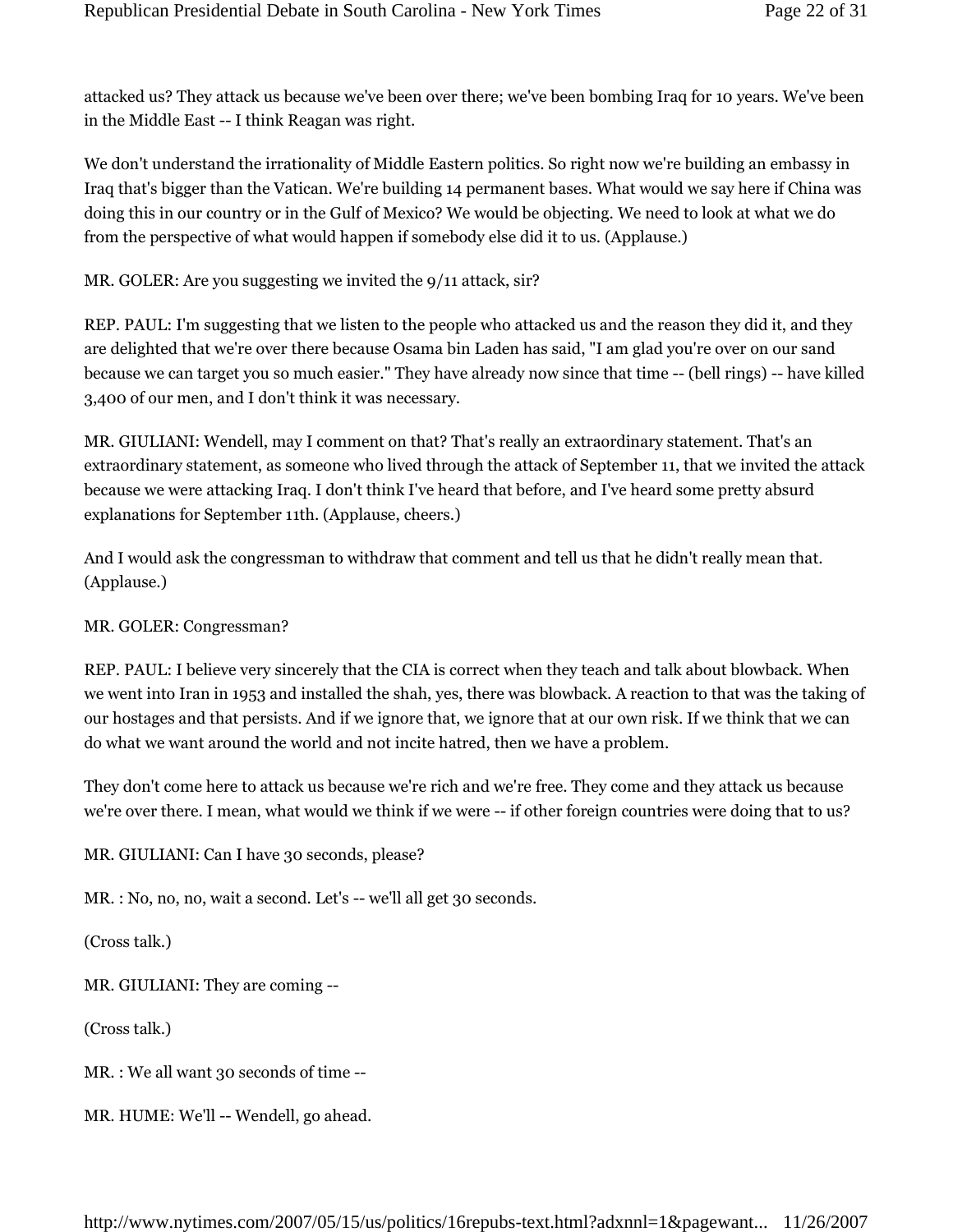MR. GOLER: I think I want to turn to Senator McCain and change the subject, if I will. (Laughter.) I don't think we're going to solve this tonight, gentlemen.

An Internet question for you, Senator. Royce from Philadelphia asks if South Carolina should be free to fly the Confederate flag from state buildings. (Groans from the audience.)

SEN. MCCAIN: That's --

MR. GOLER: In 2000, sir, you said yes. You have since called that one of your worst examples of political cowardice. That flag is still flying in front of the Statehouse. Should it come down?

SEN. MCCAIN: It is not flying on top of capitol. It is flying at the --

MR. GOLER: It is flying in front of the Statehouse, sir.

SEN. MCCAIN: It is not flying on top of the capitol.

Yes, I was wrong when I didn't say it -- well, when I said that I believed that it was up to the state of South Carolina. That was a wrong statement on my part.

Now, after long negotiation amongst most parties, there is an agreement that that flag no longer flies on top of the capitol of the state of South Carolina.

Almost all parties involved in those negotiations believe that that's a reasonable solution to this issue. I support it. I still believe that it should not have flown over the capitol, and I was wrong when I said that it was a state issue. But now I think it has been settled, and I think it's time that we all moved on on this issue - especially the people of South Carolina. (Applause.)

MR. GOLER: Governor Huckabee, when you became governor of Arkansas, you wrote convicted rapist Wayne Dumond, told him, my desire is that you be released from prison. The parole board released him in 1999. The next year, he killed a woman in Missouri. Do you bear any responsibility for his release, sir?

MR. HUCKABEE: I wish that he hadn't gotten out in light of what happened in Missouri. It's one of the most horrible things, I think, that I'll look back on, but I didn't let him go. The parole board did. I actually denied his clemency, which was my official action. It was my predecessor who commuted his sentence and made him parole- eligible. It's been used as a political weapon against me.

Do I regret having said that I thought that he had met the conditions for parole? I do, in light of what he did.

But I don't have foresight. I have great hindsight, like everybody does.

Here's what I do know. I know that we live in a very dangerous world and we make tough decisions and we have to live by them. For 10-1/2 years as a governor, I made tough decisions and saw thousands of cases cross my desk every day. I wish I could have always made them perfect, but I can't. If I'm president -- and I hope I will be  $-$  I won't be a perfect president, but I'll be one who will do my very best to not repeat mistakes or to make them in the first place.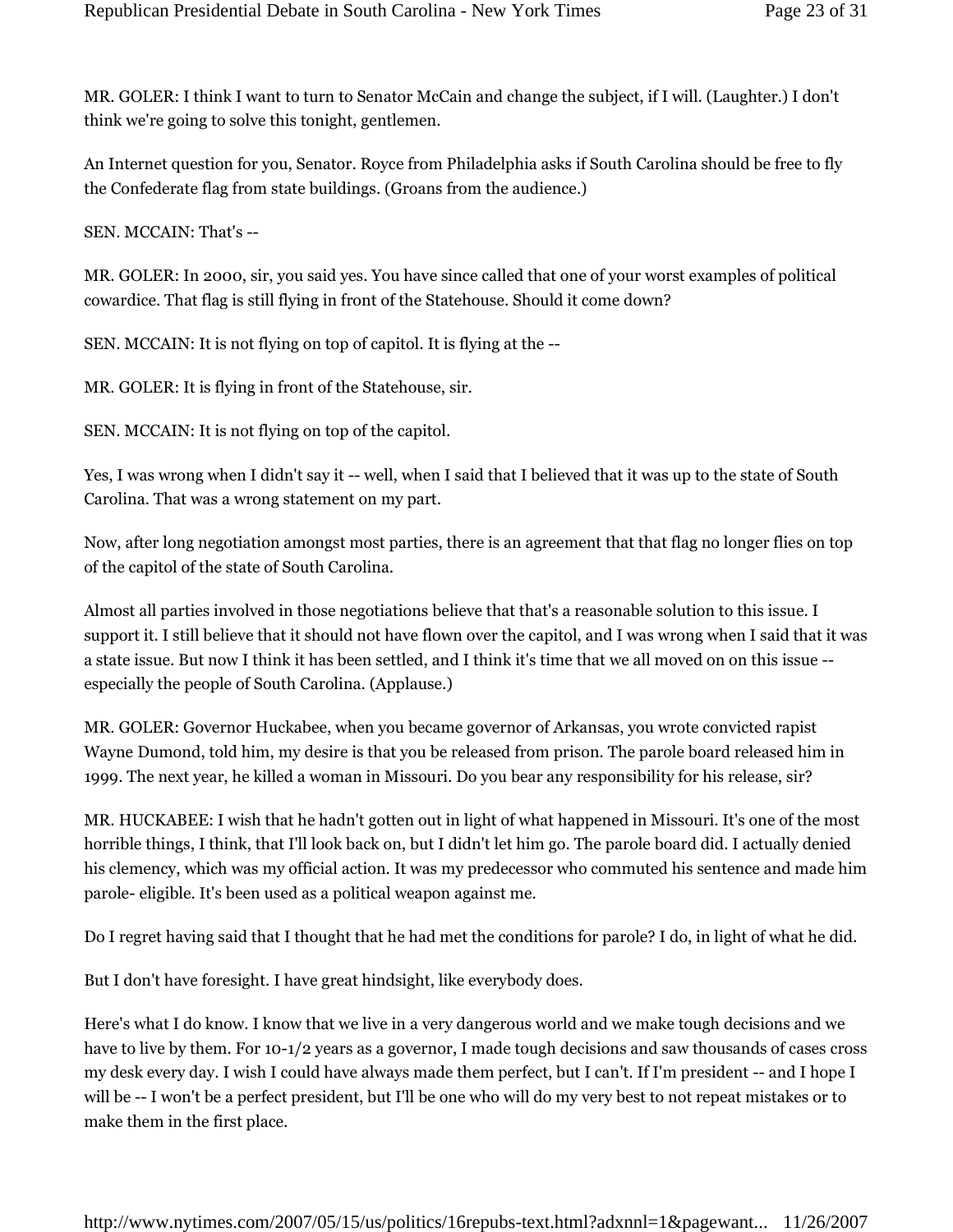### MR. GOLER: Thanks.

Congressman Tancredo, the ambassador from the European Union says the United States and Europe bear a special responsibility for global warming because the greenhouse gases causing the problem have been put there since the Industrial Revolution of the 1800s. We put most of the stuff up there. Do you agree? And what should we do to deal with the problem, sir?

REP. TANCREDO: Okay. First of all, the whole issue of global warming, for every single scientist that tells you it's happening and that it's our fault -- and they'll stack up to here in this reports -- I can stack up another group of reports that say just the opposite.

I don't believe that -- well, I'll tell you this, I don't know whether or not we are responsible, we the human race, are responsible for global warming.

It certainly could be happening, it certainly could be a natural phenomenon. If it's the latter, of course there isn't much we can do about that. If it's the former, there is something that we can do about it, and I'm all for it, and that is of course to reduce our dependence on petroleum products. If we do that, we automatically reduce the carbon emissions that people claim are causing global warming. And I'm all for doing that, because -- I'll tell you why. It's a national security issue. It just isn't an issue of fight over the science of global warming; it's a national security issue for us to move away from the use of petroleum products when they're coming from countries that want to kill us.

And although my dear friend Ron here -- I dearly love and really respect, but I'll tell you, I just have to disagree with you, Ron, about the issue of whether or not that -- whether Israel existed or didn't, whether or not we were in the Iraq war or not, they would be trying to kill us because it's a dictate of their religion, at least a part of it, and we have to defend ourselves.

MR. HUME: Thank you, Congressman. It's time now for our -- (applause) -- our final commercial break of the night. When we come back, dealing with a world crisis in real time. We'll challenge the candidates to see how they would react during an evolving terrorist attack. Stay tuned. (Applause.)

### (Announcements.)

MR. HUME: Welcome back to the Koger Center for the Arts on the campus of the University of South Carolina.

The questions in this round will be premised on a fictional, but we think plausible scenario involving terrorism and the response to it. Here is the premise: Three shopping centers near major U.S. cities have been hit by suicide bombers. Hundreds are dead, thousands injured. A fourth attack has been averted when the attackers were captured off the Florida coast and taken to Guantanamo Bay, where they are being questioned. U.S. intelligence believes that another larger attack is planned and could come at any time.

First question to you, Senator McCain. How aggressively would you interrogate those being held at Guantanamo Bay for information about where the next attack might be?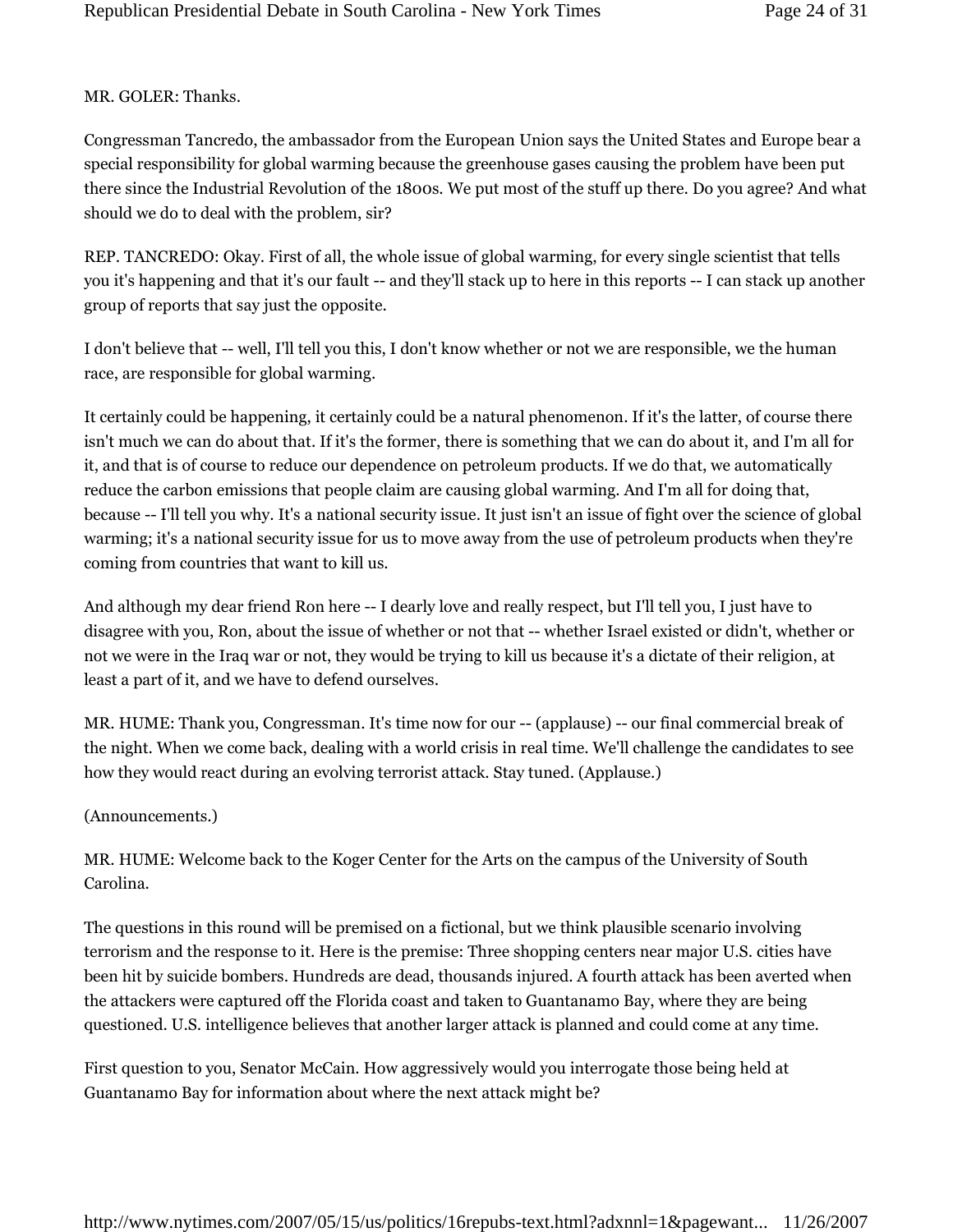SEN. MCCAIN: If I knew for sure that they had that kind of information, I, as the president of the United States, would take that responsibility. That is a million-to-one scenario. But only I would take that responsibility.

The use of torture -- we could never gain as much we would gain from that torture as we lose in world opinion. We do not torture people.

When I was in Vietnam, one of the things that sustained us, as we went -- underwent torture ourselves, is the knowledge that if we had our positions reversed and we were the captors, we would not impose that kind of treatment on them.

It's not about the terrorists, it's about us. It's about what kind of country we are. And a fact: The more physical pain you inflict on someone, the more they're going to tell you what they think you want to know.

It's about us as a nation. We have procedures for interrogation in the Army Field Manual. Those, I think, would be adequate in 999,999 of cases, and I think that if we agree to torture people, we will do ourselves great harm in the world.

MR. HUME: Mayor Giuliani, the former director of Central Intelligence, George Tenet, the current head of the CIA have both said that the most valuable intelligence tool they have had has been the information gained from what are called enhanced interrogation techniques to include, presumably, water-boarding.

What is your view whether such techniques should be applied in a scenario like the one I described?

MR. GIULIANI: In the hypothetical that you gave me, which assumes that we know there's going to be another attack and these people know about it, I would tell the people who had to do the interrogation to use every method they could think of. It shouldn't be torture, but every method they can think of --

MR. HUME: Water-boarding?

MR. GIULIANI: -- and I would -- and I would -- well, I'd say every method they could think of, and I would support them in doing that because I've seen what -- (interrupted by applause) -- I've seen what can happen when you make a mistake about this, and I don't want to see another 3,000 people dead in New York or any place else.

MR. HUME: Governor Romney, I'd like to draw you out on this.

MR. ROMNEY: Yeah, first of all, let's make sure that we understand that the key in electing the next president is to find somebody who will make sure that that scenario doesn't ever happen, and the key to that is prevention.

We've all spent a lot of time talking about what happens after the bomb goes off. The real question is, how do you prevent the bomb from going off? And that's what I spent my time doing as a governor over the last four years, and serving on the Homeland Security Advisory Council. And that means intelligence and counterterrorism.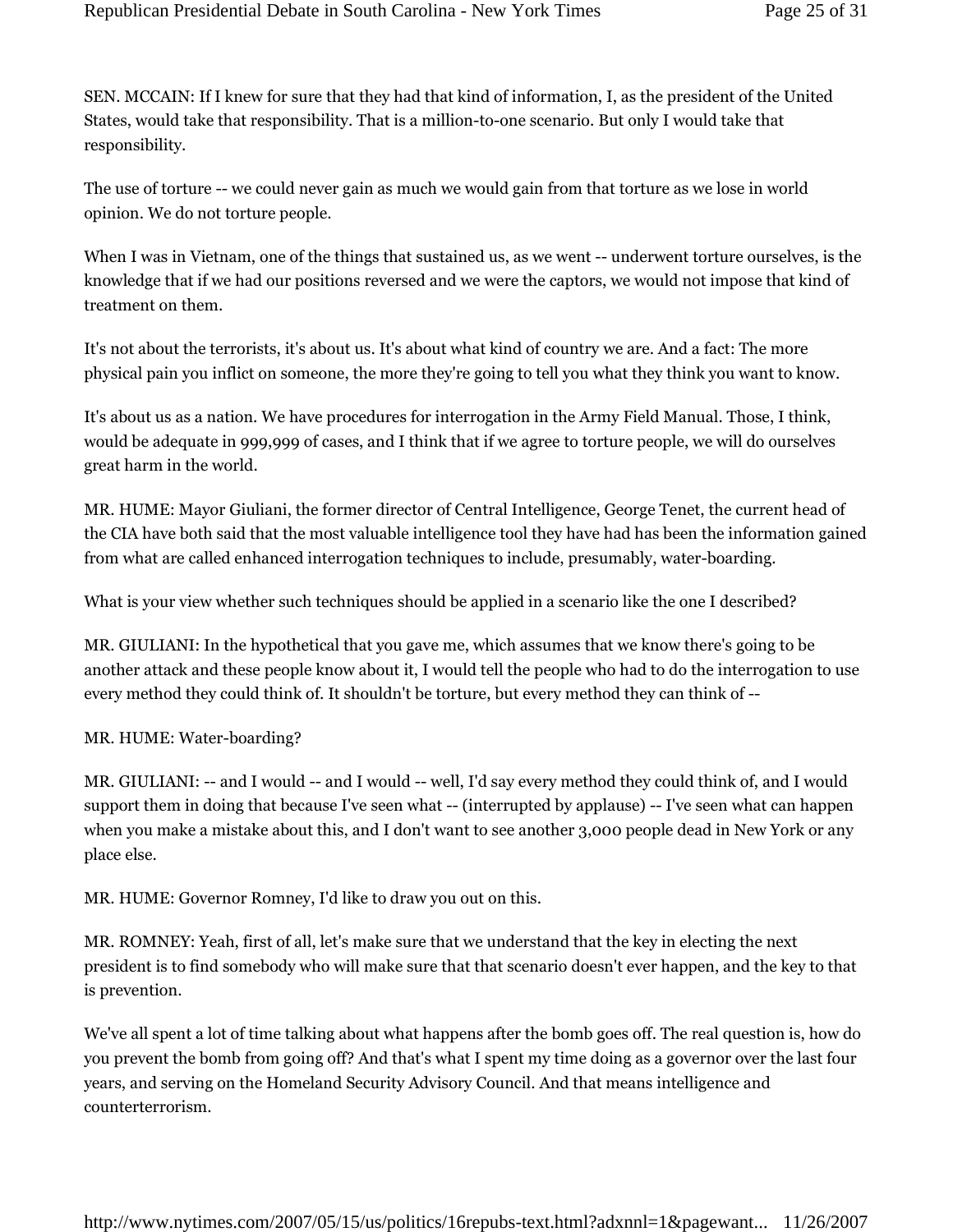Now we're going to -- you said the person's going to be in Guantanamo. I'm glad they're at Guantanamo. I don't want them on our soil. I want them on Guantanamo, where they don't get the access to lawyers they get when they're on our soil. I don't want them in our prisons. I want them there.

Some people have said, we ought to close Guantanamo. My view is, we ought to double Guantanamo. We ought to make sure that the terrorists -- (applause) -- and there's no question but that in a setting like that where you have a ticking bomb that the president of the United States -- not the CIA interrogator, the president of the United States -- has to make the call. And enhanced interrogation techniques have to be used -- not torture but enhanced interrogation techniques, yes.

MR. HUME: Governor Thompson, let me enrich the scenario just a little bit. Let's assume for the sake of discussion here that we now also have additional intelligence that indicates with high certainty that the attackers were trained in a West African country hostile to the United States, in camps openly run by the terrorist organization that sent them. What kind of response would you agree to for that?

MR. THOMPSON: I would do the first thing that President Ronald Reagan would say: Trust but verify.

Verify that that information is correct. And I would go in with all the power necessary. Colin Powell said, and I quote him, he says, "If in fact you're going to war, have a reason to go to war. Make sure you go with all the force necessary in order to do so, and have an exit strategy."

If there's a country in Africa that is not friendly to America, that is anti-America and is promoting terrorism, and those terrorists are going to attack, it's -- be incumbent on all of us to make sure that we do what is right. The president of the United States has got to lead that effort, and if it's necessary, it's got to take those camps out as deliberately and as methodically as possible, as long as that information is credible and can be checked and make sure that it is accurate.

MR. HUME: Senator Brownback, if the decision were up to you, would you do that? And if so, would you decide to go to the United Nations, for example, first to seek some kind of international authorization to do it or would you just move in the way that Governor Thompson described?

SEN. BROWNBACK: I would not go to the United Nations in the situation you've described. You've described a situation where American lives have been lost and we think more are pending to lose. And I think your real question you have to have here as the chief executive, as the leader of the country, what are you measuring here? Is your primary concern U.S. lives or is it how you're going to be perceived in the world? And my standard is U.S. lives, and I'm going to do everything within my power to protect U.S. lives, period.

I will do it. I'll move aggressively forward on it. If we have to later ask and say, "Well, it shouldn't quite have been done this way or that way," that's the way it is. But the standard must be protection of U.S. lives. That's the job of president of the United States, and I would take it seriously, and I would do it.

MR. HUME: How would you respond, Congressman Hunter?

REP. HUNTER: Yeah, let me just say this would take a one-minute conversation with the secretary of Defense. (Laughter.) I would call him up or call him in. I would say to SECDEF, in terms of getting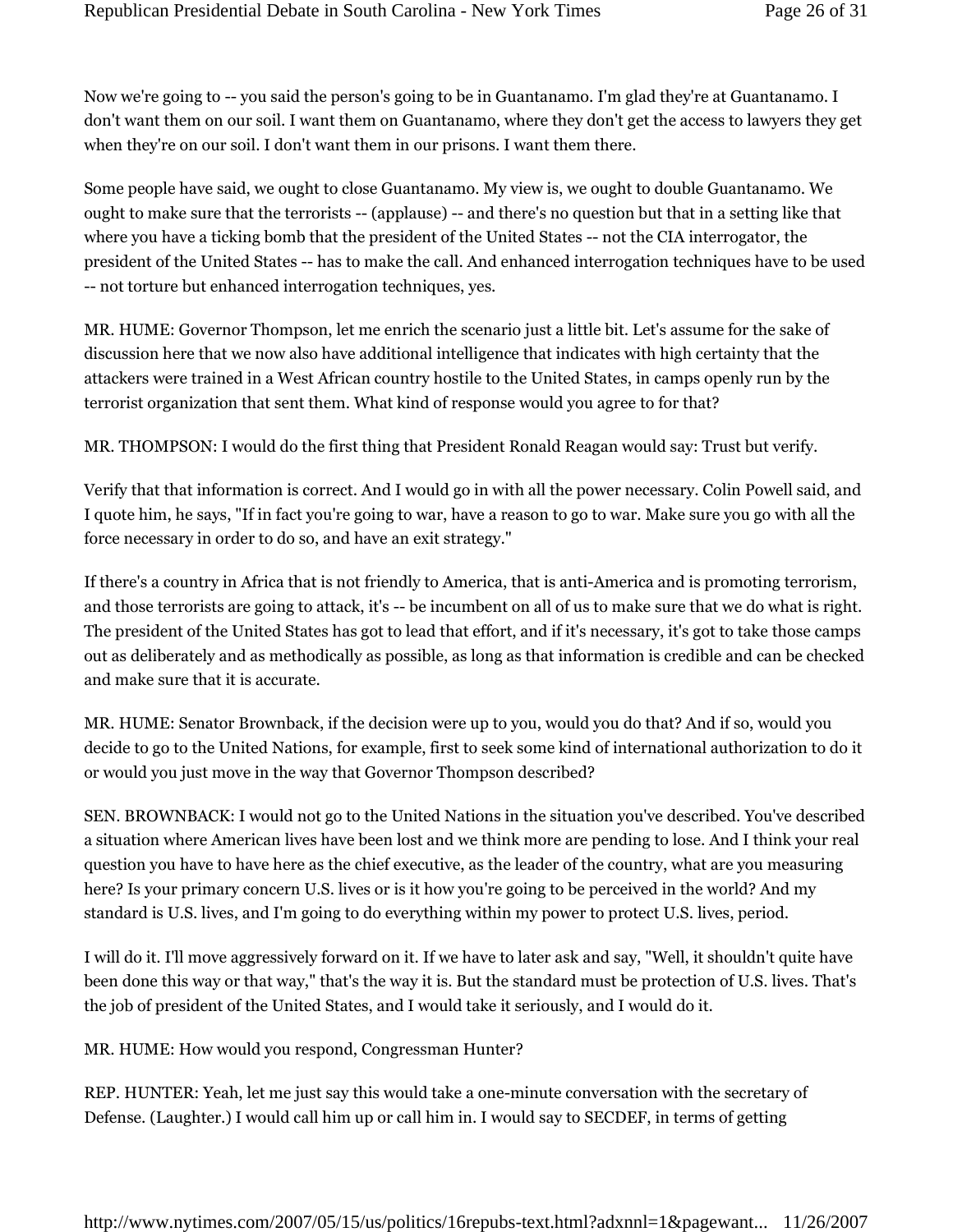information that would save American lives, even if it involves very high-pressure techniques, one sentence: Get the information. Have it back within an hour, and let's act on it. Let's execute with Special Operations or whoever else is necessary, and I will take full responsibility. Get the information.

MR. HUME: I'm going to come to the others in a moment, but I want to circle back to you, Senator McCain. You've heard reference here from me and others of the -- what the administration calls the enhanced interrogation techniques. I may have misunderstood you, but it sounded to me as if you regard those techniques, or from what you know about them, as torture. Do you?

SEN. MCCAIN: Yes, and the interesting thing about that aspect is that during the debate, when we had the detainee treatment act, there was a sharp division between those who had served in the military and those who hadn't. Virtually every senior officer, retired or active- duty, starting with Colin Powell, General Vessey and everyone else, agreed with my position that we should not torture people.

One of the reasons is, is because if we do it, what happens to our military people when they're captured? And also, they realize there's more to war than the battlefield.

So yes, literally every retired military person and active duty military person who has actually been in battle and served for extended times in the military -- (bell rings) -- supported my position, and I'm glad of it.

MR. HUME: All right, thank you, Senator. (Applause.)

This kind of attack would pose immediate and obvious problems for the U.S. economy -- they've hit shopping centers. What kind of measures would you take, Governor Gilmore, to assure that the U.S. economy continued to grow in the face of an attack of this kind?

MR. GILMORE: Brit, I actually had to deal with this issue. I was the governor of the state of Virginia during the 9/11 attack. The Pentagon was in fact struck; it's in Arlington, Virginia.

But before that time, I'd been asked by the United States government to chair the National Commission on Terrorism and Homeland Security. We issued two reports. Before the 9/11 attack, the third one was complete. We did two more after that. So I have the experience to deal with these issues, and I've done a lot of scenarios like this.

MR. HUME: Well what would you do?

MR. GILMORE: Well, with respect to the United Nations, first of all let me say that I would go to the U.N., but it would be to state an opinion and to take advantage of our rights on an international law, not to go ask for permission. And then I would go in, after having explained exactly what we were doing to the world and asking for world support, but even without it, we would go in and act decisively against that.

Meanwhile, with respect to homeland security, we've got to put a system in place that talks about a complete partnership and community of preparedness between federal, state and local people, private sector community leadership, and that particularly means information sharing between federal, state and local authorities, something we said as early as the year 1999. And if you do that, I believe from my experience as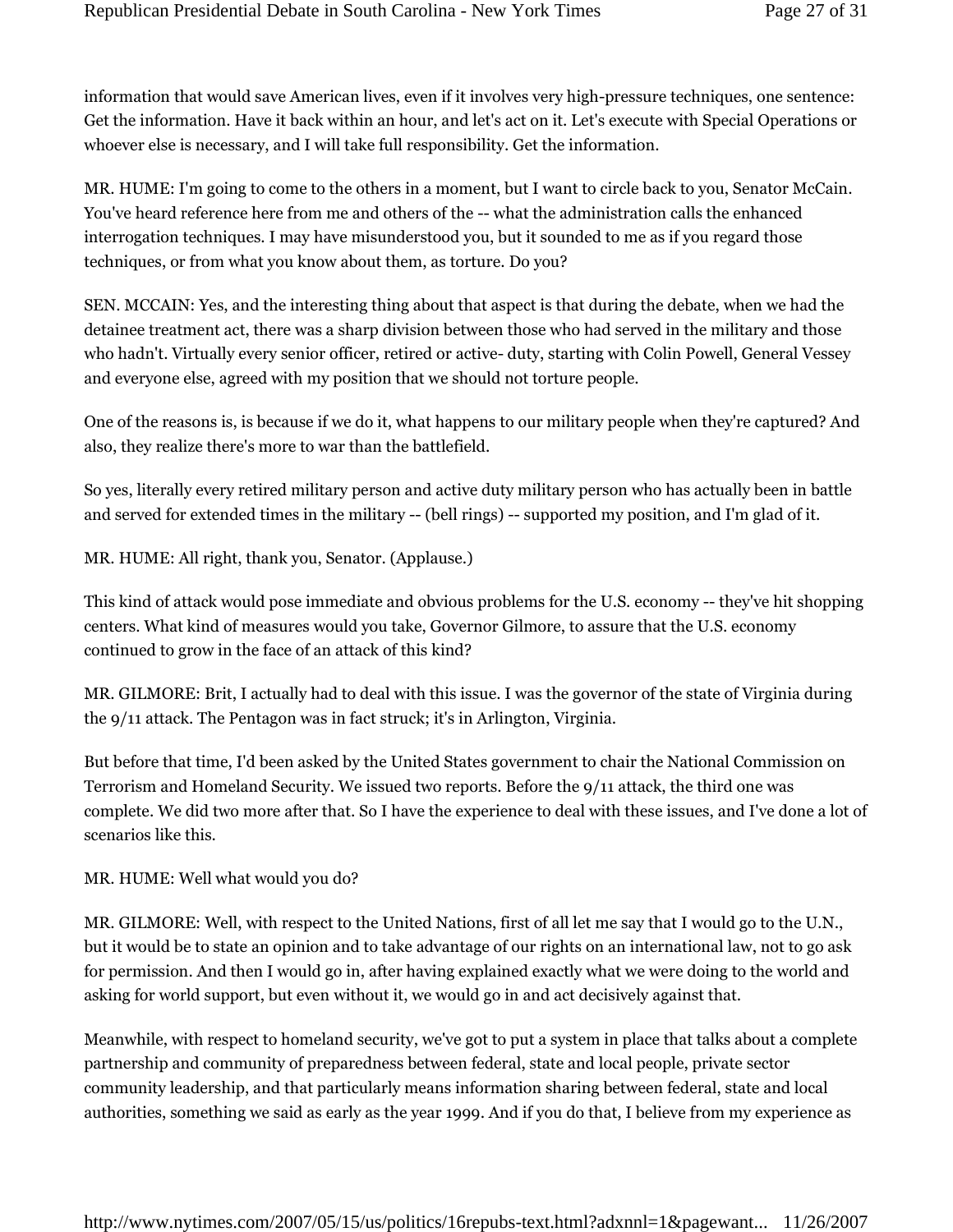prosecutor and attorney general, that you can get this information -- (bell rings) -- and then find ways to protect the country even in a shopping center.

MR. HUME: Governor Huckabee, there might be a need for economic policies to change. What policies would you propose?

MR. HUCKABEE: One of the things that happened after 9/11, the president told us essentially that we all needed to get back on airplanes and fly, we all needed to go back to shopping centers and shop, we need to go ahead and travel. And I understand what he meant by that -- to put our economy back in motion. And I think that was a good thing to say, but it may have been interpreted by the American people as business as usual.

The problem is, it'll never ever be business as usual when you attack innocent Americans on our soil. It can't be business as usual. We've got to make a different kind of business -- go after those who murdered -- and let's use the word "murder" -- murdered fellow American citizens, then let's make sure that we do more than simply protect our borders and bring justice to those who did it; but that we ask the American people to join together in a sacrifice, the same kind of sacrifice that we had when we were attacked at Pearl Harbor, the same kind of sacrifice that we've been called upon as a nation repeatedly to do.

That's what America would have to do.

MR. HUME: Congressman Paul, one last question for you on this. The president believed after 9/11 that the tax cuts that he had put in place were helpful in softening the economic downturn that occurred, and allowing the United States economy to rise out of it. Would you propose -- what economic policies would you propose under this scenario to avert or soften a recession?

REP. PAUL: Well, the lower the taxes the better, and I think cutting taxes would be beneficial. But we should find places where we could cut spending as well, because eventually a deficit can be very, very harmful to us. But you know, I think it's interesting talking about torture here in that it's become enhanced interrogation technique. It sounds like Newspeak.

Nobody's for the torture, and I think that's important. But as far as taking care of a problem like this, the president has the authority to do that. If we're under imminent attack, the president can take that upon himself to do it.

But just think. We gave the president authority to go into Afghanistan, and here we have Osama bin Laden in Pakistan. They have nuclear weapons, and we're giving them money.

And we forgot about him, and now we're over in -- in Iraq in a war that's bogging us down, and we have forgotten against -- about dealing with the people that attacked us. (Bell rings.) And here you have a hypothetical attack that you're dealing with; we ought to be dealing with the one we have right now on our hands.

MR. HUME: Congressman Tancredo, let me give you the last word in this round. Go ahead, sir.

REP. TANCREDO: Well, let me just say that it's almost unbelievable to listen to this in a way. We're talking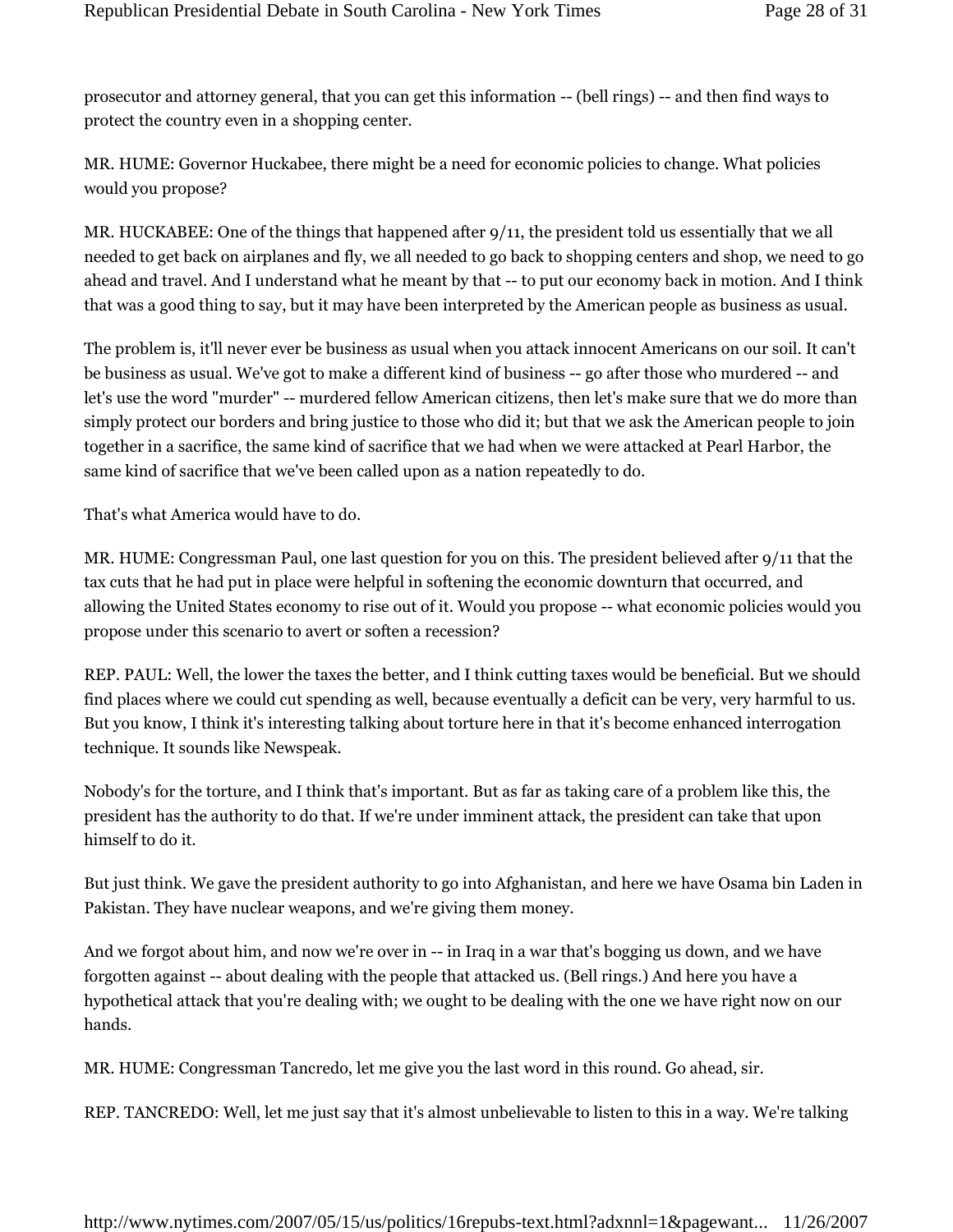about -- we're talking about it in such a theoretical fashion. You say that -- that nuclear devices have gone off in the United States, more are planned, and we're wondering about whether waterboarding would be a -- a bad thing to do? I'm looking for "Jack Bauer" at that time, let me tell you. (Laughter, applause.)

And -- and there is -- there is nothing -- if you are talking about -- I mean, we are the last best hope of Western civilization. And so all of the theories that go behind our activities subsequent to these nuclear attacks going off in the United States, they go out the window because when -- when we go under, Western civilization goes under. So you better take that into account, and you better do every single thing you can as president of the United States to make sure, number one, it doesn't happen -- that's right -- but number two, you better respond in a way that makes them fearful of you because otherwise you guarantee something like this will happen.

MR. HUME: Congressman, thank you.

We have time for a last quick round with Chris.

Chris?

MR. WALLACE: Thank you. I've got a couple of final questions, and I then I know Wendell does as well.

Governor Gilmore, let me start with you. It's been suggested that the 10 of you could all be members of the same country club. What does it say about the Republican Party? And you used to be the chairman of this party and tried to build the tent, to build the base; what does it say that there is no woman, no Hispanic, no African- American, no minority in this field of presidential candidates?

MR. GILMORE: You know, Chris, as national chairman of the party, I worked very hard with the rest of the party to reach out in the Hispanic community, reach out in the African-American community. I made appropriate appointments. As governor of Virginia, I did the same thing. I brought people together and brought people in.

As a person who has a record with the African-American community when I was the attorney general of the state -- there were church burnings that were going on all across the South -- I stepped up with my fellow attorney generals and spoke out against that, and it stopped. As the governor of Virginia, I favored the African-American universities in order to draw people together.

MR. WALLACE: Governor, if I may -- because we're running out of time, I'd like to ask you, if you'd answer the question, which is, does it bother you that as you sit here and we see the 10 candidates on the stage, there is not a single minority running for president in your party?

MR. GILMORE: Listen, there will be people from our party who are in the minority who will be candidates, and we have people that are prepared to do that in the immediate future.

But the fact of the matter is that the people of the United States have got to judge the people who in fact have stood up and decided to run, have put themselves into the arena.

And they have to judge it on the way of the record, Chris.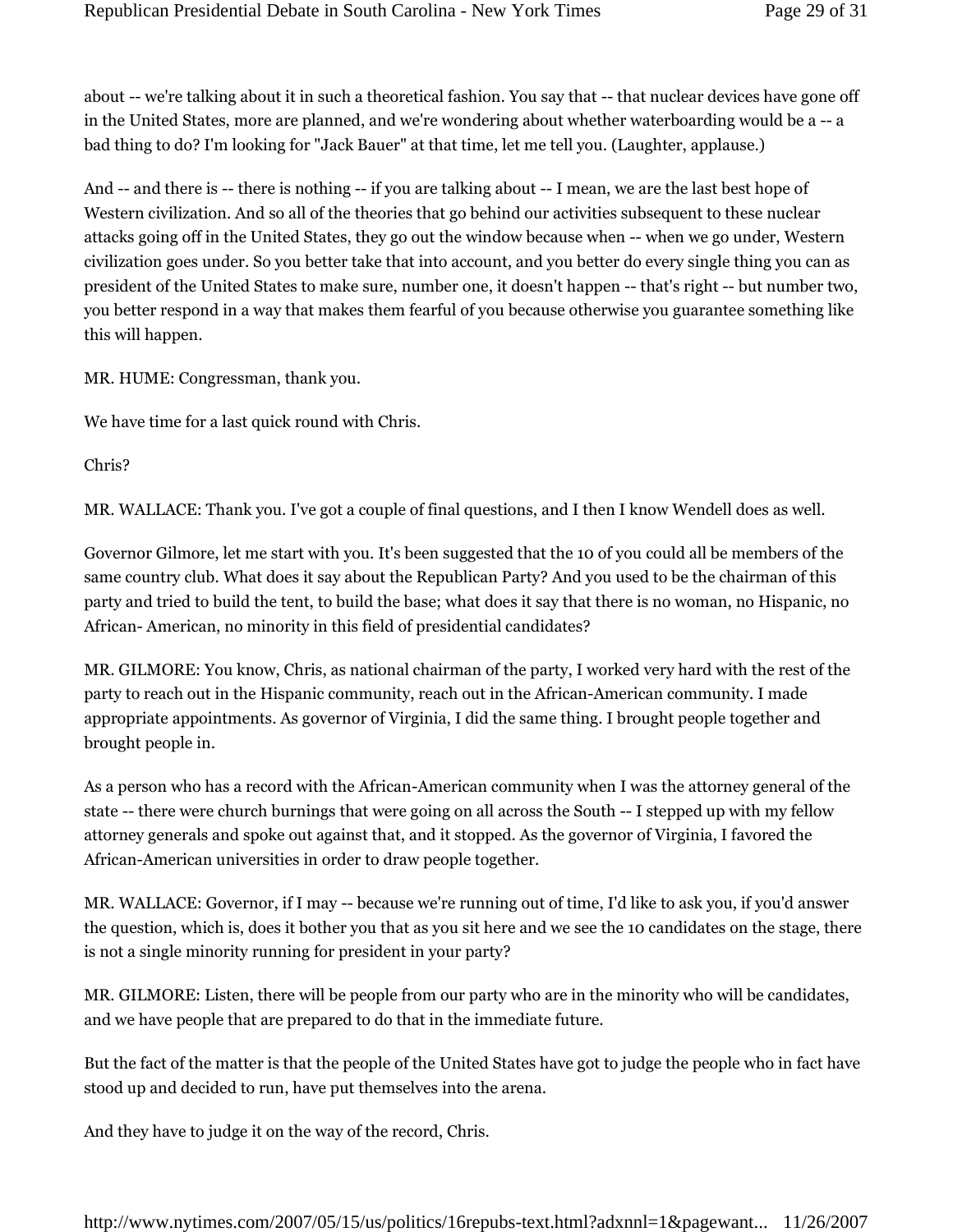I mean, I recognize that I shook things up here a little bit. But the fact is, the people of the United States deserve to know where people really stand, and the only way to do that is to examine the record.

MR. WALLACE: Governor Romney, during this campaign, you have been criticized -- and again tonight you've been criticized -- for changing your position on some issues. You say that it's a part of learning from experience. Can you point to an area in which your learning from experience led you to change to a position that is less popular with the Republican base?

MR. ROMNEY: Sure, a number -- quite a few, actually.

And as Senator McCain did, as he mentioned the flag issue -- I have issues that take me in the same direction. One is No Child Left Behind. I've taken a position where, once upon a time, I said I wanted to eliminate the Department of Education. That was my position when I ran for Senate in 1994. That's very popular with the base.

As I've been a governor and seen the impact that the federal government can have holding down the interest of the teachers' unions and instead putting the interests of the kids and the parents and the teachers first, I see that the Department of Education can actually make a difference. So I supported No Child Left Behind. I still do. I know there are a lot in my party that don't like it, but I like testing in our schools. I think it allows us to get better schools, better teachers; allows us to let our kids have the kind of hope that they ought to have.

I think, by the way, the civil rights issue of our time is not what's going on on this stage right here, but what's going on in the schools in the inner cities of America, because the kids are not getting the education they need for the jobs of tomorrow.

And so I'm very proud of the position I've taken. I support the president in that regard, and that's where I stand.

# MR. HUME: Wendell.

MR. GOLER: Congressman Hunter, many people feel that billions of dollars in American debt that China holds is a problem. If the Chinese decide to convert those dollars to euros, the value of the dollar drops. Do you see that as a security threat, and what would you do about it?

REP. HUNTER: Well, Wendell, if we don't do anything about it, it will be a security threat. And the other thing that will be a security threat is the fact that China is buying ships and planes and military equipment with hundreds of billions of American trade dollars coming their way. They've bought the Sovremenny class missile destroyers from the Russians that were designed to do one thing: Kill American aircraft carriers. So there is a security threat as we move -- as we allow China to continue to cheat on trade, they are arming with American trade dollars, and they're lending our money back to us. And some people say well, they'll treat us right if we get in a crunch. And I say, yeah, just like they treated that guy in front of the tank at Tiananmen Square.

It's time for us to enforce trade rules with China, create a two- way street, not a one-way street, and that will give us much less exposure on the economic side that you're talking about, and the security side.